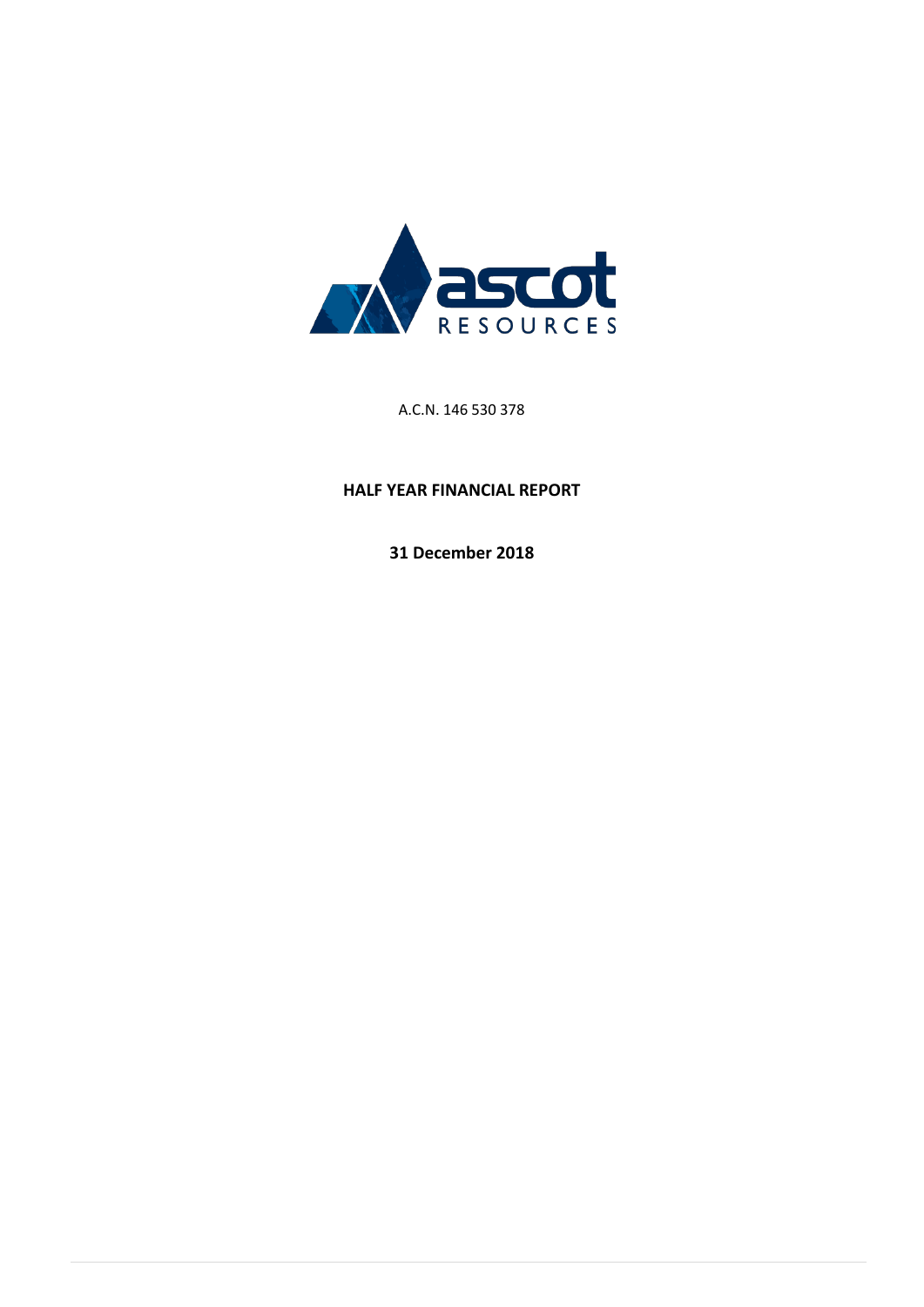

| 3  |
|----|
| 4  |
| 7  |
| 8  |
| 9  |
| 10 |
| 11 |
| 12 |
| 22 |
| 23 |
|    |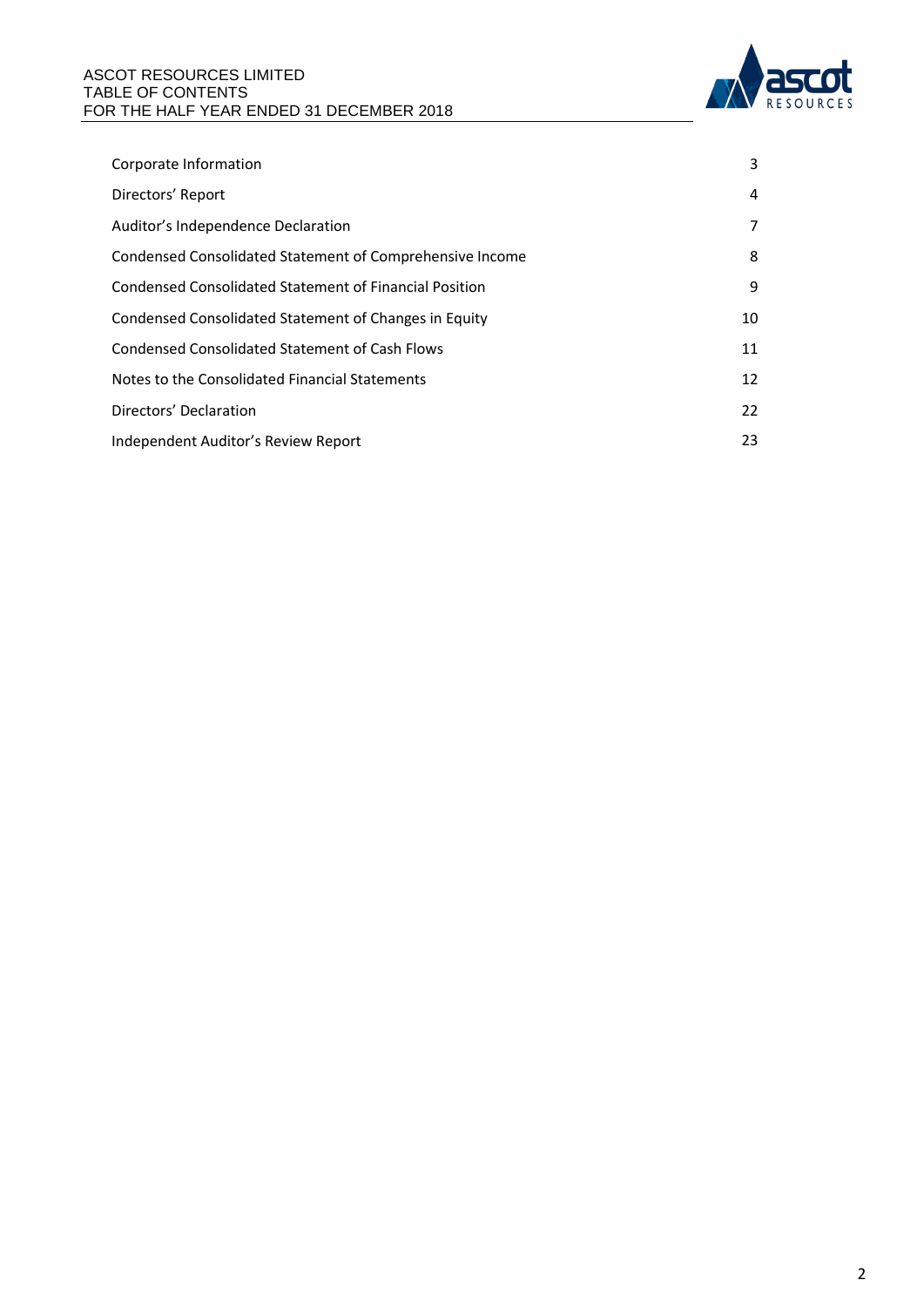

#### **Directors & Officers**

Mr Paul Kopejtka - Non-executive Chairman Mr Chris Corbett – Non-executive Director Mr Shahb Richyal – Non-executive Director

Mr Nick Longmire – Company Secretary

### **Registered Office**

U3/154 Hampden Road Nedlands WA 6009 Australia

Telephone: +61 8 9386 3496 Facsimile: +61 8 9386 6440

E-mail: [admin@ascotresources.com](mailto:admin@ascotresources.com) Website: [www.ascotresources.com](http://www.ascotresources.com/)

**Domicile and Country of Incorporation** Australia

#### **Bankers**

National Australia Bank 1232 Hay Street West Perth WA 6005 Website: [www.nab.com.au](http://www.nab.com.au/)

# **Auditors**

Pitcher Partners BA&A Pty Ltd Level 11, 12-14 The Esplanade Perth WA 6000 Website: [www.pitcher.com.au](http://www.pitcher.com.au/)

# **Share Registry**

Security Transfer Australia 770 Canning Highway Applecross WA 6153 Website: [www.securitytransfer.com.au](http://www.securitytransfer.com.au/)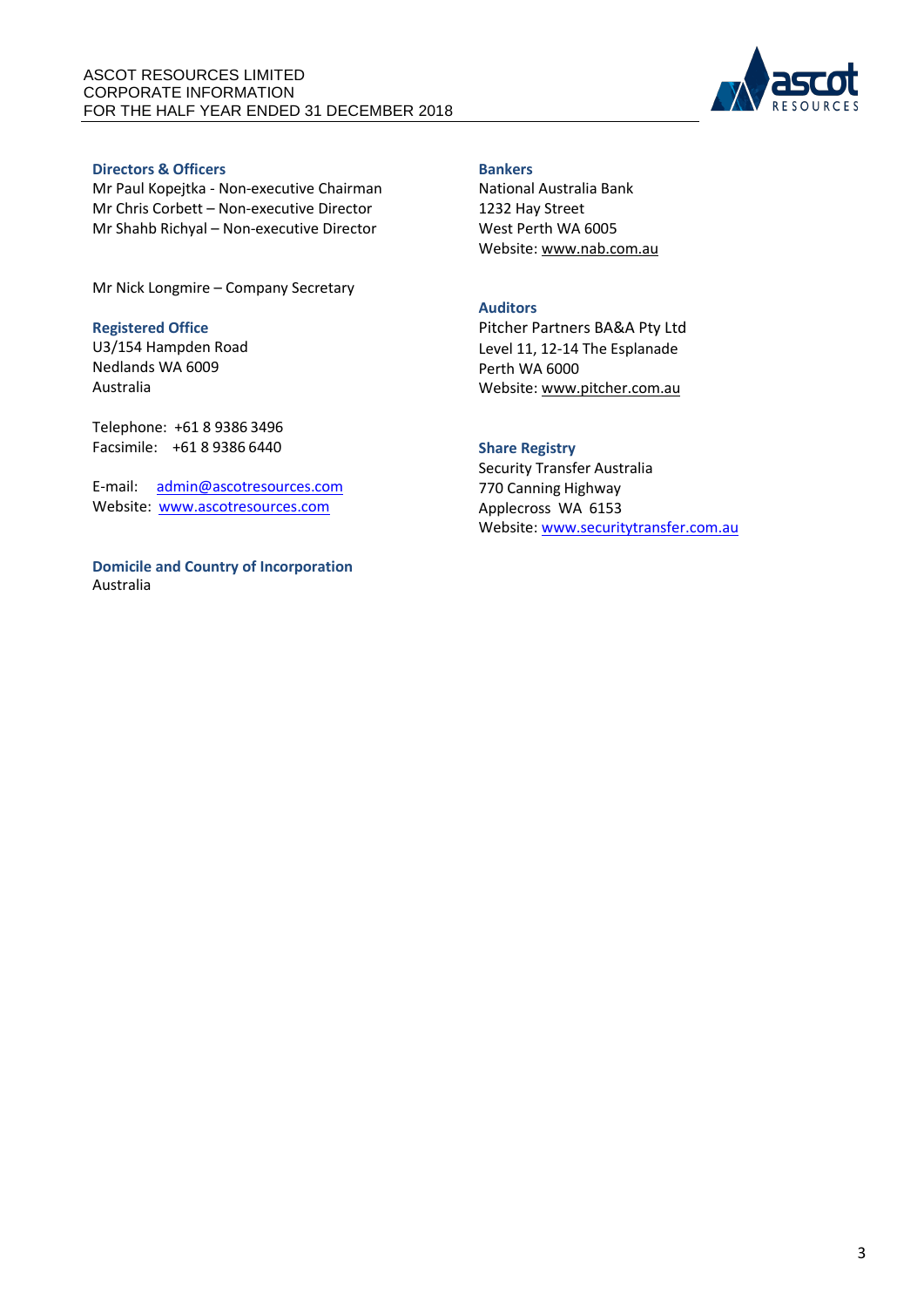

## **1. DIRECTORS**

The names of Ascot Resources Limited (the Company) and its controlled entities (the Group), directors in office during the period and until the date of this report are set out below. Directors were in office for the entire period unless otherwise stated.

| Paul Kopejtka | Non-executive Chairman |
|---------------|------------------------|
| Chris Corbett | Non-executive Director |
| Shahb Richyal | Non-executive Director |

### **2. PRINCIPAL ACTIVITIES**

The Groups principal activities during the period were coal exploration in Colombia and the divestment of the Group's iron ore assets in Australia.

#### **3. REVIEW OF OPERATIONS**

#### *Wonmunna Iron Ore Project, Western Australia*

On 12 June 2018, the Company announced that it had reached agreement with Australian Aboriginal Mining Corporation Pty Ltd ("AAMC") to sell its shares in Wonmunna Iron Ore Pty Ltd ("WIO"). WIO is the legal and beneficial owner of the Project (the "Transaction"). The consideration for the sale is \$20 million, received in the following instalments:

- a deposit of A\$250,000 which was placed in an escrow account pending completion of the Transaction ("Completion").
- A\$7,000,000 (which includes the release of the deposit) on Completion;
- the following payments to the Company or its nominee, upon AAMC achieving the following milestone events:
	- $\circ$  A\$5,500,000, as Production Payment 1, by no later than 12 consecutive calendar months after the Date of Commercial Production;
	- $\circ$  A\$5,500,000, as Production Payment 2, by no later than 24 consecutive calendar months after the Date of Commercial Production;
	- $\circ$  A\$2,000,000, as Production Payment 3, on or before the date which is the later of 36 consecutive calendar months after the Date of Commercial Production and the Production Payment 3 Date.

Commercial Production is defined as the date which is 60 days following the date on which an aggregate amount of 35,000 wet tonnes or more of iron ore product has been produced from the Project and delivered or made available to a purchaser of the iron ore product.

Production Payment 3 Date means the earlier of:

- a) 60 days following the date on which an aggregate amount of six million wet tonnes or more of Iron Ore Product has been produced from the Project and delivered or made available to a purchaser of the Iron Ore Product; and
- (b) 48 months after the Date of Commercial Production.

On 7 December, the Company announced that the purchaser, AAMC, has satisfied its conditions precedent required for the completion of the sale process. The Group completed its conditions precedent on 26 September 2018.

The sale was completed on 13 December 2018.

### *Titiribi Coal Project, Colombia*

Operations in Colombia were limited to maintaining the concessions in good standing during the period.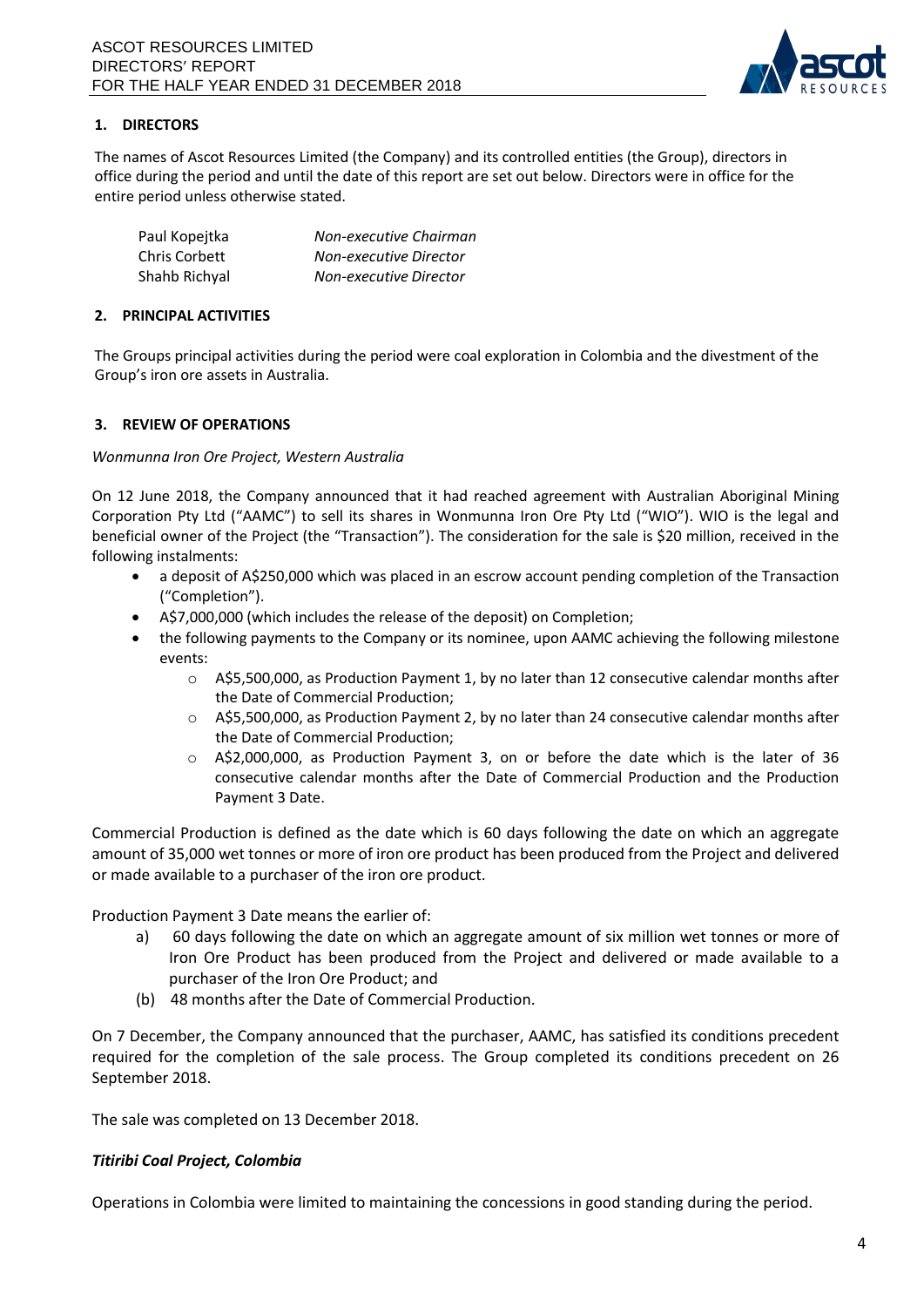

The Company has reviewed the carrying value of the exploration and evaluation expenditure (\$4 million) at balance date. With the mining concessions reverting back to the 10% joint venture partner, Carbones El Basal SAS, on 27 July 2019, the Company has taken the decision to write off the capitalised exploration and evaluation expenditure as it is highly likely that this expenditure will not be recovered.

# **4. FINANCIAL RESULTS**

The financial results of the Group for the half year ended 31 December 2018 are:

|                                  | 31-Dec-18 | 30-Jun-18   |
|----------------------------------|-----------|-------------|
| <b>Cash and cash equivalents</b> | 1,150,395 | 417,275     |
| <b>Net assets</b>                | 5,500,850 | 4,742,802   |
|                                  |           |             |
|                                  | 31-Dec-18 | 31-Dec-17   |
|                                  |           | (Restated*) |
| Revenue                          | 6,525,689 | 3,801       |
| Net profit/ (loss) after tax     | 652,918   | (1,591,938) |

\*Certain amounts shown here do not correspond to the 31 December 2017 financial statements and reflect adjustments made as detailed in note 14.

# **5. SIGNIFICANT CHANGES IN THE STATE OF AFFAIRS**

On 13 December 2018, the Group completed the Sale of the Wonmunna Iron Ore Project located in Western Australia. The Group has now divested its iron ore assets.

With regard to Colombia, the board has reviewed the carrying value of the exploration and evaluation expenditure (\$4 million) at balance date. With the mining concessions reverting back to the 10% joint venture partner, Carbones El Basal SAS, on the 27 July 2019, the Company has taken the decision to write off the capitalised exploration and evaluation expenditure as it is highly likely that this expenditure will not be recovered.

# **6. SIGNIFICANT EVENTS AFTER BALANCE DATE**

There has not arisen in the interval between the end of the financial period and the date of this report, any item, transaction or event, of a material or unusual nature, likely, in the opinion of the Directors of the Company, to affect substantially the operations of the Group, the results of those operations, or the state of the affairs of the Group in subsequent financial periods, other than those matters already disclosed in this interim financial report.

# **7. ROUNDING OF AMOUNTS**

In accordance with ASIC Corporations (Rounding in Financial/Directors' Reports) Instrument 2016/191, the amounts in the directors' report and in the financial report have been rounded to the nearest dollar.

# **8. AUDITOR'S INDEPENDENCE DECLARATION**

A copy of the auditor's independence declaration as required under section 307C of the *Corporations Act 2001* in relation to the review for the half-year is provided with this report.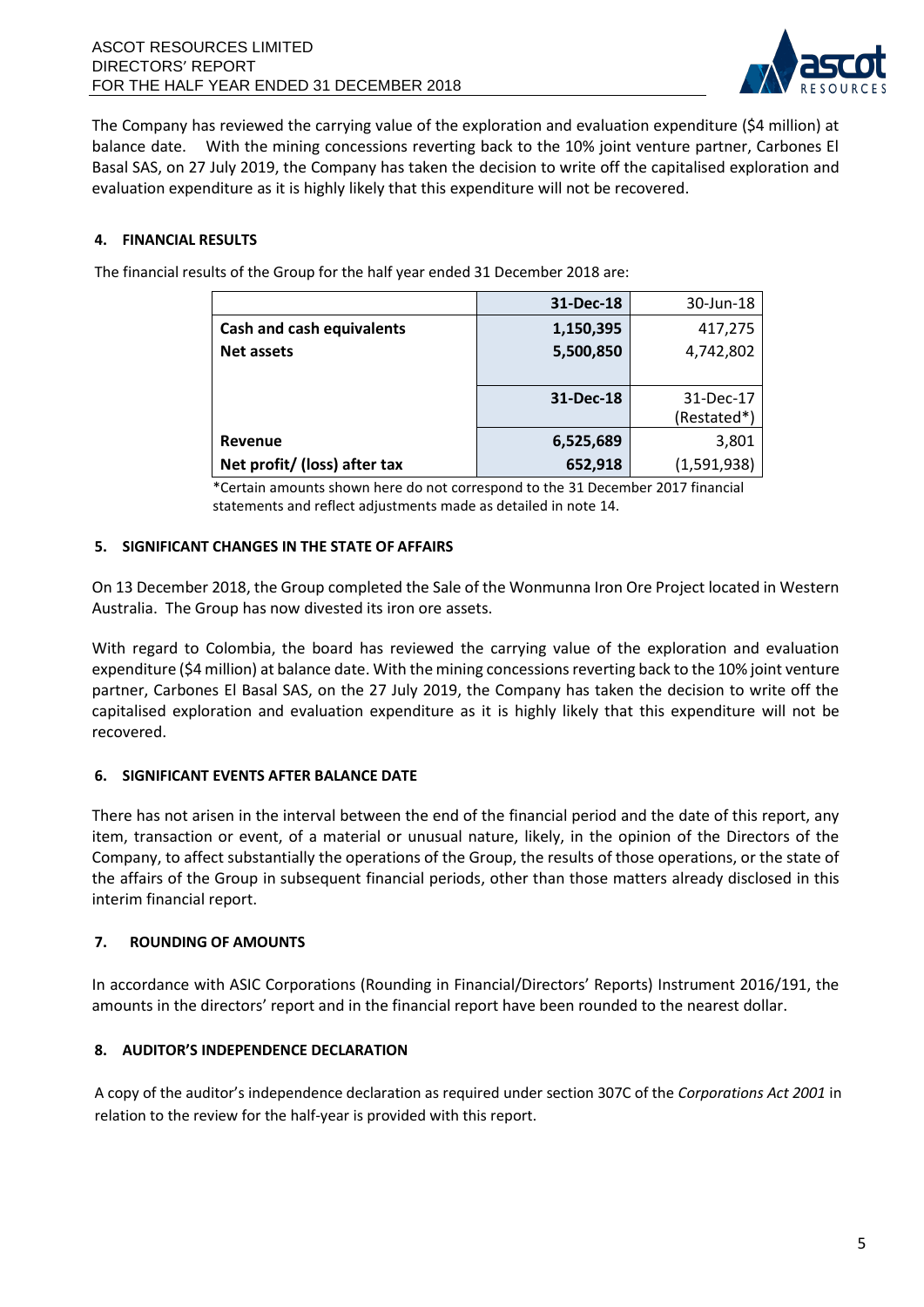

Signed in accordance with a resolution of the Directors.

Paul Kopejtka Non-Executive Chairman 18 March 2019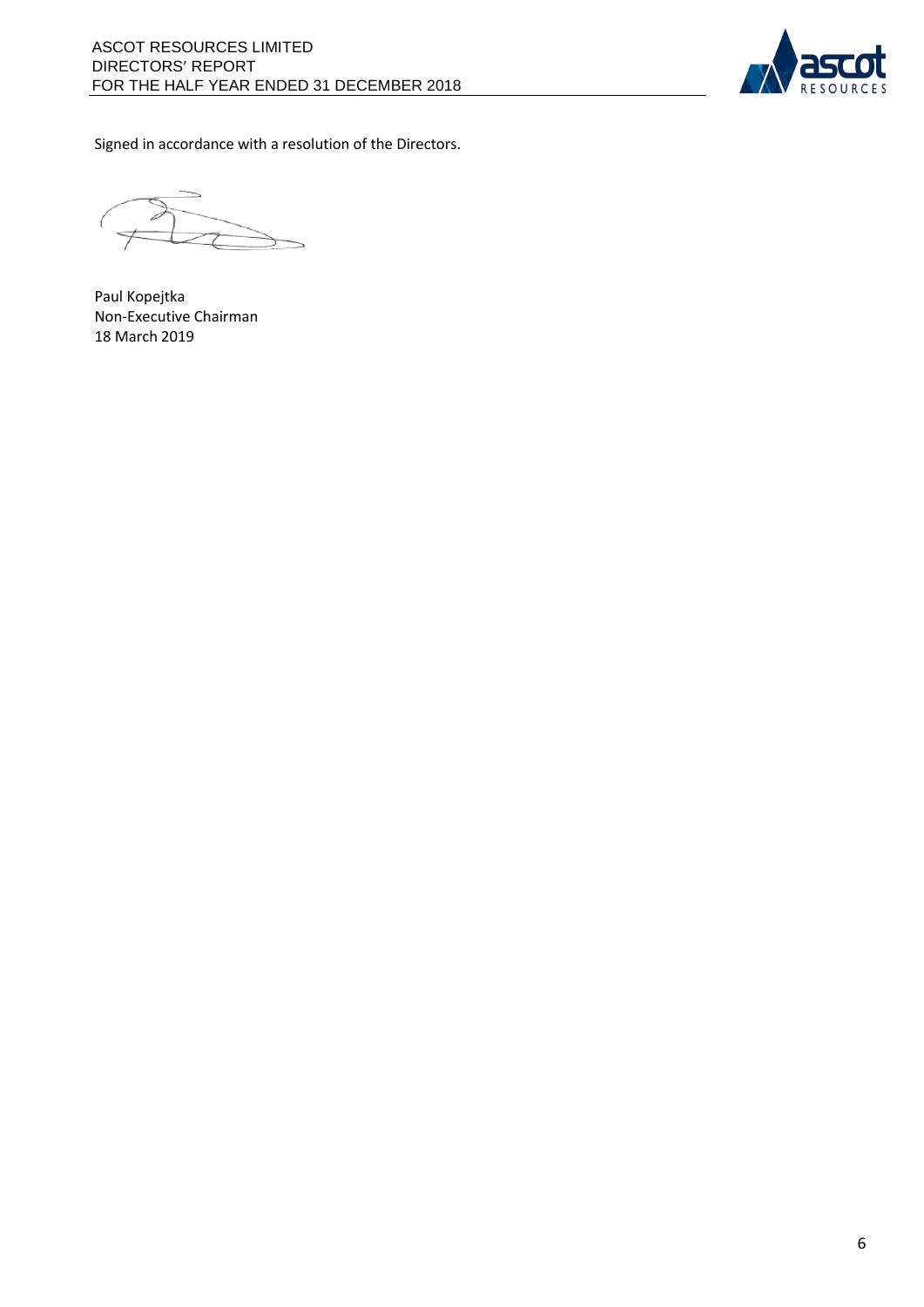

### **AUDITOR'S INDEPENDENCE DECLARATION**

#### **TO THE DIRECTORS OF ASCOT RESOURCES LIMITED**

In relation to the independent review for the half-year ended 31 December 2018, to the best of my knowledge and belief there have been:

- (i) No contraventions of the auditor independence requirements of the *Corporations Act 2001*; and
- (ii) No contraventions of APES 110 *Code of Ethics for Professional Accountants*.

This declaration is in respect of Ascot Resources Limited and the entities it controlled during the period.

Pitcher Partners BA&A Pty Ltd

PITCHER PARTNERS BA&A PTY LTD

JOANNE PALMER Executive Director Perth, WA 18 March 2019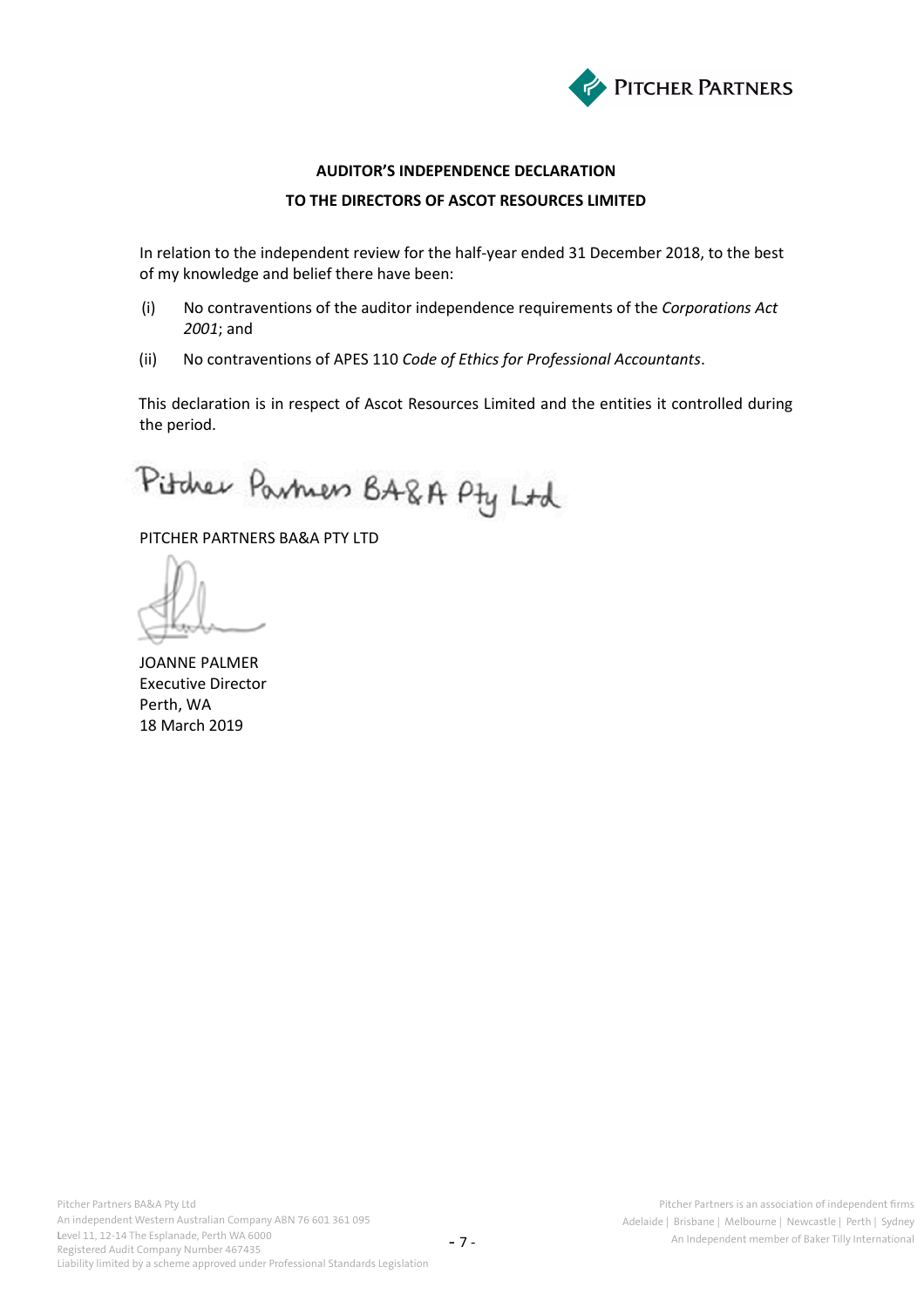### ASCOT RESOURCES LIMITED CONDENSED CONSOLIDATED STATEMENT OF COMPREHENSIVE INCOME FOR THE HALF YEAR ENDED 31 DECEMBER 2018



|                                                                                                                     |              | 31 December  | 31 December      |
|---------------------------------------------------------------------------------------------------------------------|--------------|--------------|------------------|
|                                                                                                                     | <b>Notes</b> | 2018         | 2017 (Restated*) |
| <b>Continuing operations</b>                                                                                        |              |              |                  |
| Revenue and other income                                                                                            |              | 46,915       | 3,801            |
| Profit on sale of subsidiary                                                                                        | 4            | 6,478,774    |                  |
| Directors fees and other benefits                                                                                   |              | (15,000)     | (30,000)         |
| Commercial settlement                                                                                               | 5            | (1,051,841)  |                  |
| Professional & Consulting Fees                                                                                      |              | (25, 579)    | (65, 560)        |
| <b>Employment expense</b>                                                                                           |              |              | (39,073)         |
| Impairment of exploration and evaluation expenditure                                                                | 8            | (4,099,886)  | (310, 362)       |
| Fair value adjustments                                                                                              |              | (340, 043)   |                  |
| Unwinding of discount on RCF convertible note                                                                       | 10           | (124, 432)   |                  |
| Finance charges                                                                                                     |              | (135, 759)   | (1,079,594)      |
| Other expenses                                                                                                      | 6            | (80, 231)    | (71, 150)        |
| Profit/(loss) before income tax from continuing operations                                                          |              | 652,918      | (1,591,938)      |
| Income tax expense                                                                                                  |              |              |                  |
| Profit/(loss) after income tax from continuing operations                                                           |              | 652,918      | (1,591,938)      |
|                                                                                                                     |              |              |                  |
| Profit/ (loss) for the year attributable to:                                                                        |              |              |                  |
| Members of the parent entity                                                                                        |              | 1,062,907    | (1,588,007)      |
| Non-controlling interests                                                                                           |              | (409, 989)   | (3,931)          |
| Profit/(loss) from continuing operations                                                                            |              | 652,918      | (1,591,938)      |
|                                                                                                                     |              |              |                  |
| Other comprehensive income                                                                                          |              |              |                  |
| Exchange difference on translating foreign operations                                                               |              | 52,199       | 8,177            |
| Other comprehensive profit/ (loss) for the period                                                                   |              | 705,117      | (1,583,761)      |
|                                                                                                                     |              |              |                  |
| Total comprehensive profit/ (loss) for the period attributable to:                                                  |              |              |                  |
| Members of the parent entity                                                                                        |              | 705,117      | (1,583,761)      |
|                                                                                                                     |              | 705,117      | (1,583,761)      |
|                                                                                                                     |              |              |                  |
| Earnings/(loss) per share from continuing operations<br>attributable to the ordinary equity holders of the Company: |              | <b>Cents</b> | Cents            |
| Basic earnings/(loss) per share                                                                                     |              | 0.37         | (0.92)           |
| Diluted earnings/(loss) per share                                                                                   |              | 0.37         | (0.92)           |
| Profit/ (loss) per share attributable to the ordinary equity                                                        |              |              |                  |
| holders of the Company:                                                                                             |              |              |                  |
| Basic earnings/(loss) per share                                                                                     |              | 0.37         | (0.92)           |
| Diluted earnings/(loss) per share                                                                                   |              | 0.37         | (0.92)           |
|                                                                                                                     |              |              |                  |

\*Certain amounts shown here do not correspond to the 31 December 2017 financial statements and reflect adjustments made as detailed in note 14.

The above condensed consolidated statement of comprehensive income should be read in conjunction with the accompanying notes.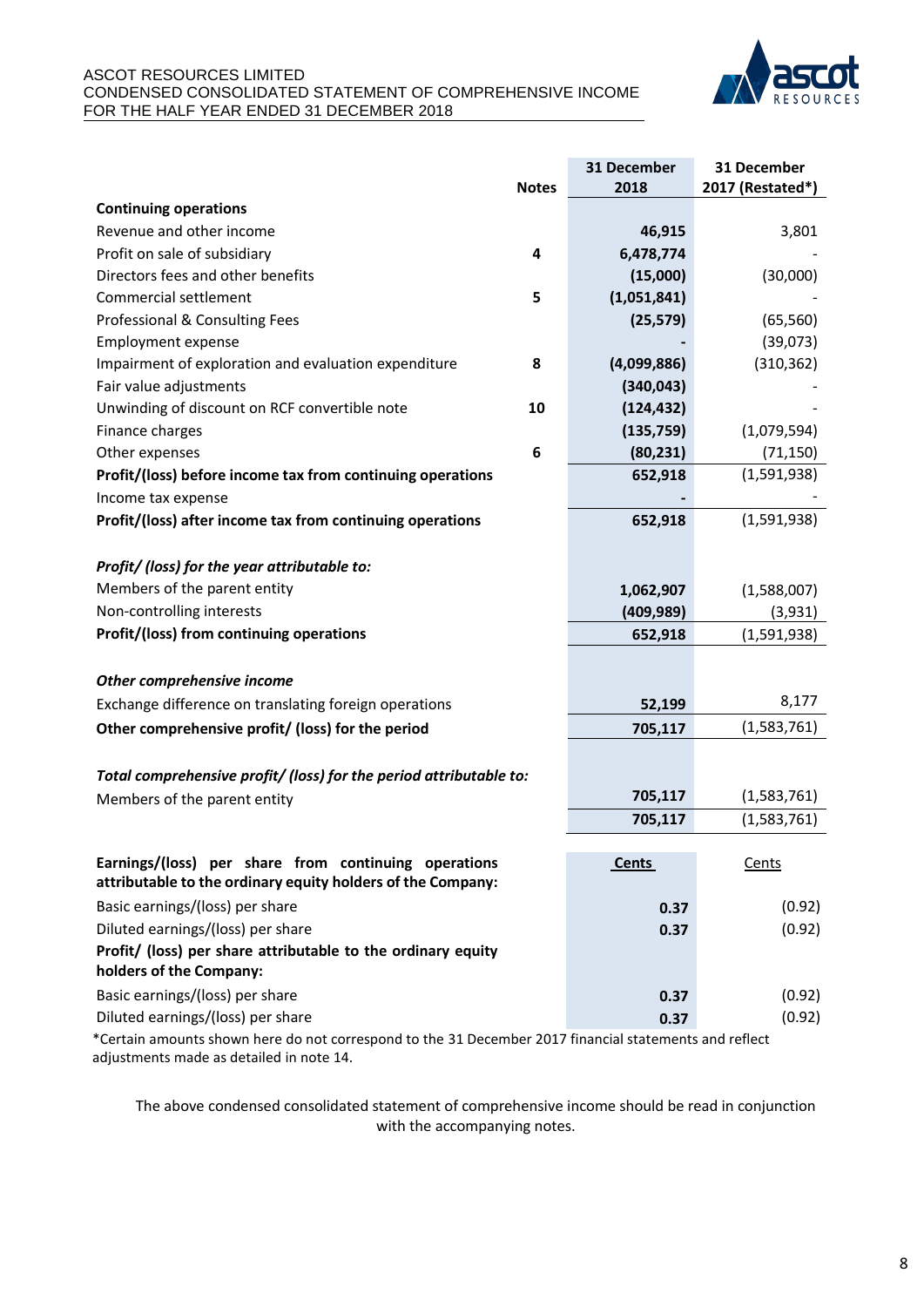#### ASCOT RESOURCES LIMITED CONDENSED CONSOLIDATED STATEMENT OF FINANCIAL POSITION AS AT 31 DECEMBER 2018



|                                                             |              | 31 December  | 30 June        |
|-------------------------------------------------------------|--------------|--------------|----------------|
|                                                             | <b>Notes</b> | 2018         | 2018           |
| <b>Current Assets</b>                                       |              |              |                |
| Cash & cash equivalents                                     |              | 1,150,395    | 417,275        |
| Trade & other receivables                                   | 7            | 5,885        | 690            |
| Assets held for sale                                        |              |              | 10,701,624     |
| Other assets                                                |              | 38,027       | 299,143        |
| <b>Total Current Assets</b>                                 |              | 1,194,307    | 11,418,732     |
| <b>Non-Current Assets</b>                                   |              |              |                |
| Trade & other receivables                                   | 7            | 11,126,456   |                |
| Plant & equipment                                           |              | 7,936        | 14,881         |
| Exploration & evaluation expenditure                        | 8            |              | 4,000,000      |
| <b>Total Non-Current Assets</b>                             |              | 11,134,392   | 4,014,881      |
| <b>TOTAL ASSETS</b>                                         |              | 12,328,699   | 15,433,613     |
|                                                             |              |              |                |
| <b>Current Liabilities</b>                                  |              |              |                |
| Trade & other payables                                      | 9            | 305,880      | 782,642        |
| Liabilities held for sale                                   |              |              | 42,066         |
| Stamp duty payable                                          |              |              | 1,100,708      |
| Interest bearing loans & borrowings                         | 10           |              | 2,919,257      |
| <b>Total Current Liabilities</b>                            |              | 305,880      | 4,844,673      |
| <b>Non-Current Liabilities</b>                              |              |              |                |
| Deferred payable                                            | 9            | 335,788      |                |
| Deferred consideration                                      | 9            | 6,186,181    | 5,846,138      |
| <b>Total Non-Current Liabilities</b>                        |              | 6,521,969    | 5,846,138      |
|                                                             |              |              |                |
| <b>TOTAL LIABILITIES</b>                                    |              | 6,827,849    | 10,690,811     |
| <b>NET ASSETS</b>                                           |              | 5,500,850    | 4,742,802      |
|                                                             |              |              |                |
| Equity attributable to the equity holders of the<br>Company |              |              |                |
| Contributed equity                                          | 12           | 36,752,366   | 36,699,435     |
| Reserves                                                    |              | 1,262,350    | 1,210,151      |
| <b>Accumulated losses</b>                                   |              | (31,884,751) | (32, 947, 658) |
| Non-controlling interest                                    |              | (629, 115)   | (219, 126)     |
| <b>TOTAL EQUITY</b>                                         |              | 5,500,850    | 4,742,802      |

The above condensed consolidated statement of financial position should be read in conjunction with the accompanying notes.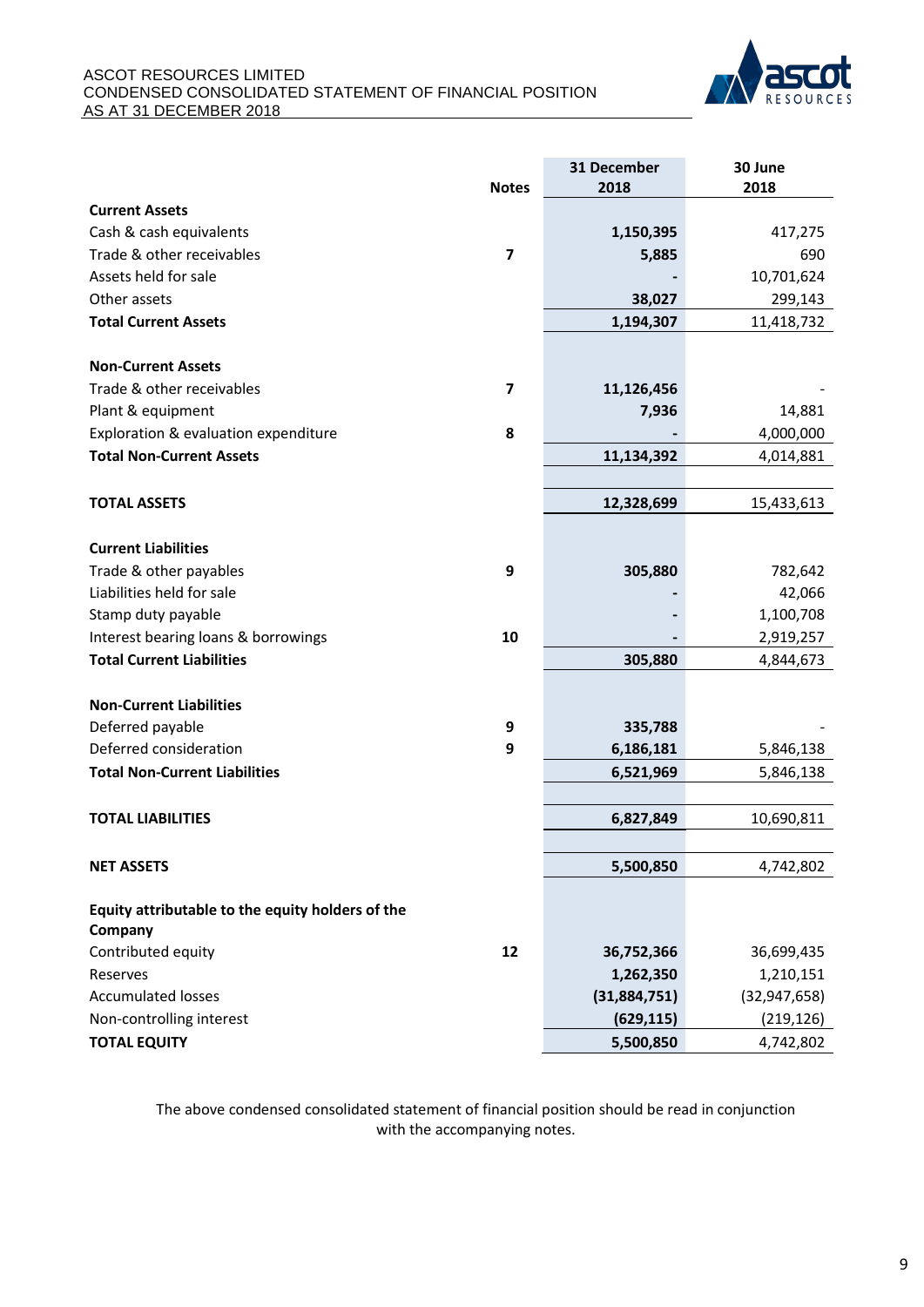

|                                                   | <b>Issued</b><br>Capital | Share-<br>based<br>Payment<br><b>Reserve</b> | Foreign<br>Currency<br>Translation<br><b>Reserve</b> | <b>Equity</b><br>reserve     | <b>Accumulated</b><br><b>Losses</b> | Non-<br>controlling<br>interest | <b>Total</b><br><b>Equity</b> |
|---------------------------------------------------|--------------------------|----------------------------------------------|------------------------------------------------------|------------------------------|-------------------------------------|---------------------------------|-------------------------------|
| At 1 July 2018                                    | 36,699,435               | 907,263                                      | (80, 426)                                            | 383,314                      | (32, 947, 658)                      | (219, 126)                      | 4,742,802                     |
| <b>Comprehensive income:</b>                      |                          |                                              |                                                      |                              |                                     |                                 |                               |
| Profit for the year<br><b>Other comprehensive</b> |                          |                                              |                                                      |                              | 1,062,907                           | (409, 989)                      | 652,918                       |
| income/(loss) for the year                        |                          | $\overline{\phantom{a}}$                     | 52,199                                               | $\qquad \qquad \blacksquare$ | -                                   |                                 | 52,199                        |
| <b>Total comprehensive loss for</b><br>the year   |                          | $\overline{\phantom{0}}$                     | 52,199                                               | $\overline{\phantom{a}}$     | 1,062,907                           | (409, 989)                      | 705,117                       |
| Issue of share capital                            | 52,931                   | $\qquad \qquad \blacksquare$                 | $\overline{\phantom{a}}$                             | $\overline{\phantom{a}}$     |                                     | ۰.                              | 52,931                        |
| At 31 December 2018                               | 36,752,366               | 907,263                                      | (28, 227)                                            | 383,314                      | (31,884,751)                        | (629, 115)                      | 5,500,850                     |

|                                                                                                                                               | <b>Issued</b><br>Capital | Share-based<br>Payment<br><b>Reserve</b> | Foreign<br>Currency<br><b>Translation</b><br>Reserve | <b>Equity</b><br>reserve           | <b>Accumulated</b><br><b>Losses</b> | Non-<br>controlling<br>interest                | Total<br><b>Equity</b>              |
|-----------------------------------------------------------------------------------------------------------------------------------------------|--------------------------|------------------------------------------|------------------------------------------------------|------------------------------------|-------------------------------------|------------------------------------------------|-------------------------------------|
| At 1 July 2017 (Restated*)                                                                                                                    | 36,437,081               | 907,263                                  | (63,900)                                             | 383,314                            | (39, 201, 917)                      | (201, 501)                                     | (1,739,660)                         |
| Comprehensive income:<br>Profit for the year<br>Other comprehensive<br>income/(loss) for the year<br>Total comprehensive loss<br>for the year | -<br>٠                   | ۰                                        | 8,177<br>8,177                                       | $\overline{\phantom{m}}$<br>٠<br>٠ | (1,588,007)<br>۰<br>(1,588,007)     | (3,931)<br>$\overline{\phantom{a}}$<br>(3,931) | (1,591,938)<br>8,177<br>(1,583,761) |
| Issue of share capital<br>At 31 December 2017<br>(Restated*)                                                                                  | 158,218<br>36,595,299    | 907,263                                  | (55, 723)                                            | ۰<br>383,314                       | (40, 789, 924)                      | (205, 432)                                     | 158,218<br>(3, 165, 203)            |

\*Certain amounts shown here do not correspond to the 31 December 2017 financial statements and reflect adjustments made as detailed in note 14.

The above condensed consolidated statement of changes in equity should be read in conjunction with the accompanying notes.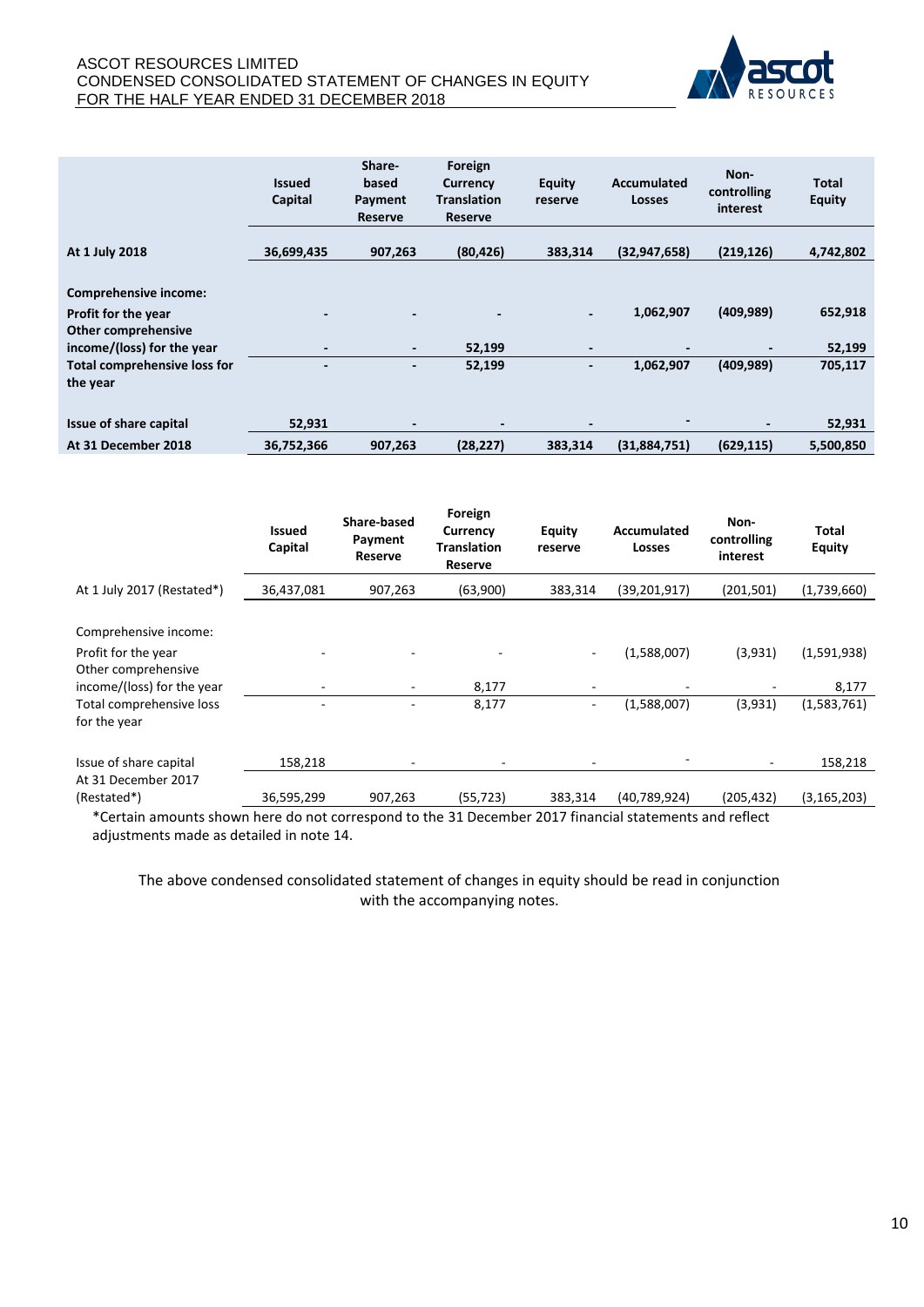

| <b>Notes</b>                                        | 31 December 2018 | 31 December 2017 |
|-----------------------------------------------------|------------------|------------------|
|                                                     |                  |                  |
| Cash flows used in operating activities             |                  |                  |
| Payment to suppliers & employees                    | (1, 113, 488)    | (282, 127)       |
| Interest received                                   | 9,852            | 3,801            |
| Interest paid                                       |                  |                  |
| Net cash flows used in operating activities         | (1, 103, 636)    | (278,326)        |
|                                                     |                  |                  |
| Cash flows used in investing activities             |                  |                  |
| Proceeds from sale of subsidiary                    | 7,000,000        |                  |
| Transaction costs to facilitate sale                | (687, 797)       |                  |
| Payment of outstanding stamp duty                   | (1, 138, 280)    |                  |
| Payment for exploration & evaluation expenditure    | (295, 102)       | (374,836)        |
| Net cash flows from/ (used in) investing activities | 4,878,021        | (374,836)        |
|                                                     |                  |                  |
| Cash flows from financing activities                |                  |                  |
| Repayment of convertible note                       | (3,043,689)      |                  |
| Net cash flows used in financing activities         | (3,043,689)      |                  |
|                                                     |                  |                  |
| Net increase / (decrease) in cash and cash          |                  |                  |
| equivalents                                         | 731,496          | (653, 162)       |
| Cash and cash equivalents at beginning of period    | 418,899          | 1,675,166        |
| Cash and cash equivalents at end of period          | 1,150,395        | 1,022,004        |

The above condensed consolidated statement of cash flows should be read in conjunction with the accompanying notes.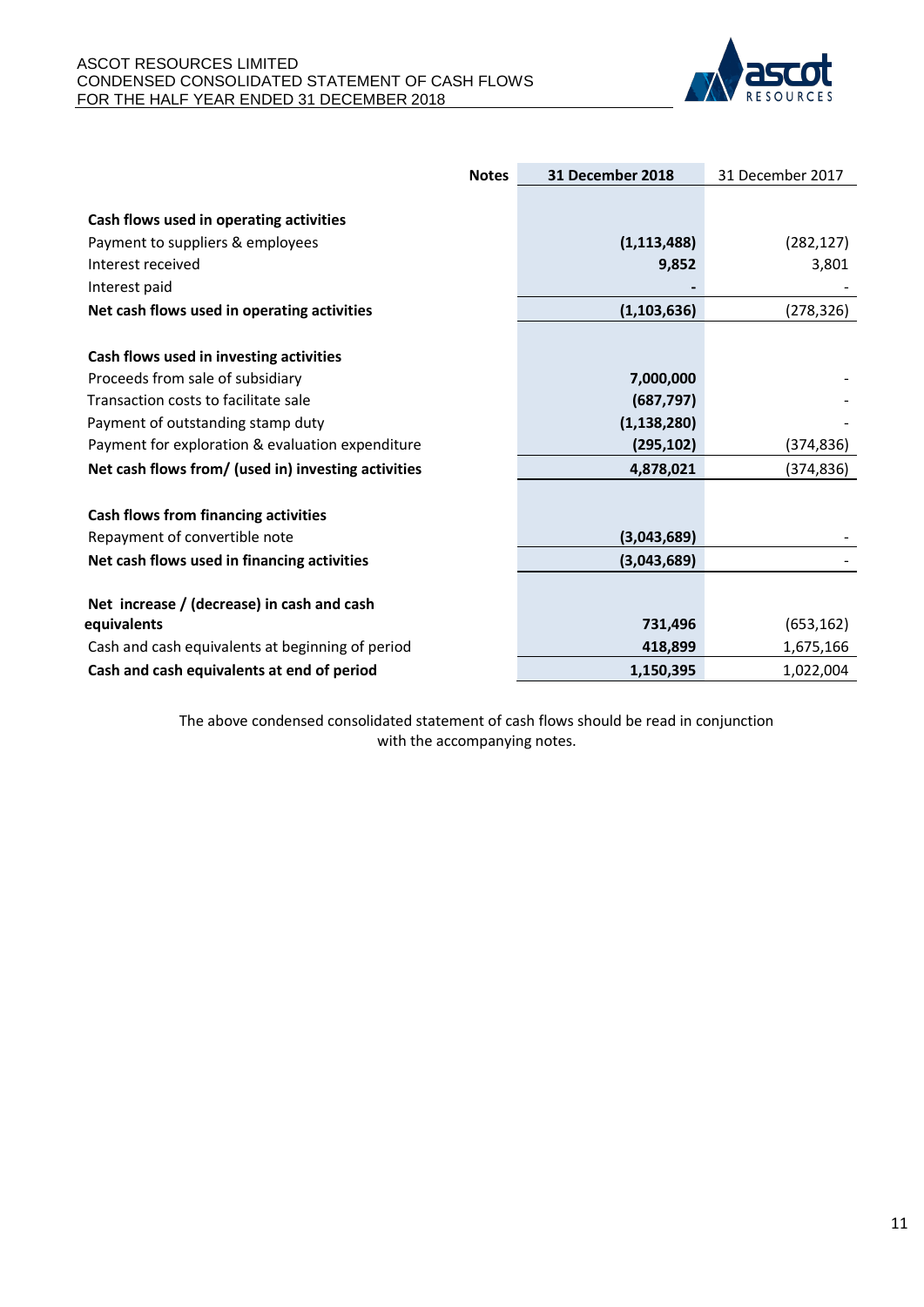

## **1. CORPORATE INFORMATION**

The financial report of Ascot Resources Limited (referred to as "Ascot" or the "Company") and its controlled entities (together referred to as the "Group") is a half year report for the period from 1 July 2018 to 31 December 2018 (the "Period").

For details on the Group's principal activities refer to the Directors Report on pages 4 to 6.

The address of the registered office of the Company is Unit 3, 154 Hampden Road, Nedlands WA 6009.

The financial report of Ascot Resources Limited for the Period was authorised for issue in accordance with a resolution of the Directors on 15 March 2019.

### **2. BASIS OF PREPARATION AND ACCOUNTING POLICIES**

### **Basis of compliance**

This general purpose condensed consolidated financial report of the Company for the Period has been prepared in accordance with AASB 134 *Interim Financial Reporting* and the *Corporations Act 2001*. Compliance with AASB 134 ensures compliance with International Financial Standard IAS 34 *Interim Financial Reporting*.

The half-year financial report has been prepared under the historical cost convention, as modified by revaluations to fair value for certain classes of assets as described in the accounting policies.

The accounting policies applied in this half-year financial report are consistent with those of the annual financial report for the year ended 30 June 2018 and the corresponding half-year except as described below in Note 2(a).

It is recommended that this half-year financial report be read in conjunction with the annual financial report for the year ended 30 June 2018 and any public announcements made by the Company during the half-year in accordance with any continuous disclosure obligations arising under the Corporations Act 2001.

### **(a) Basis of preparation**

The condensed financial statements have been prepared on the basis of historical cost. All amounts are presented in Australian dollars.

The accounting policies adopted in the preparation of this financial report for the Period under review are consistent with those adopted in the annual financial statements for the year ended 30 June 2018 except for the adoption of new standards and interpretation effective as of 1 July 2018 applied retrospectively. The adoption of these Standards and Interpretations has had no material impact.

The Company has adopted all of the new and revised Standards and Interpretations issued by the Australian Accounting Standards Board (the AASB) that are relevant to their operations and effective for the current reporting Period.

In accordance with ASIC Corporations Instrument 2016/191, the amounts in the Director's Report and in the financial statements have been round to the nearest dollar.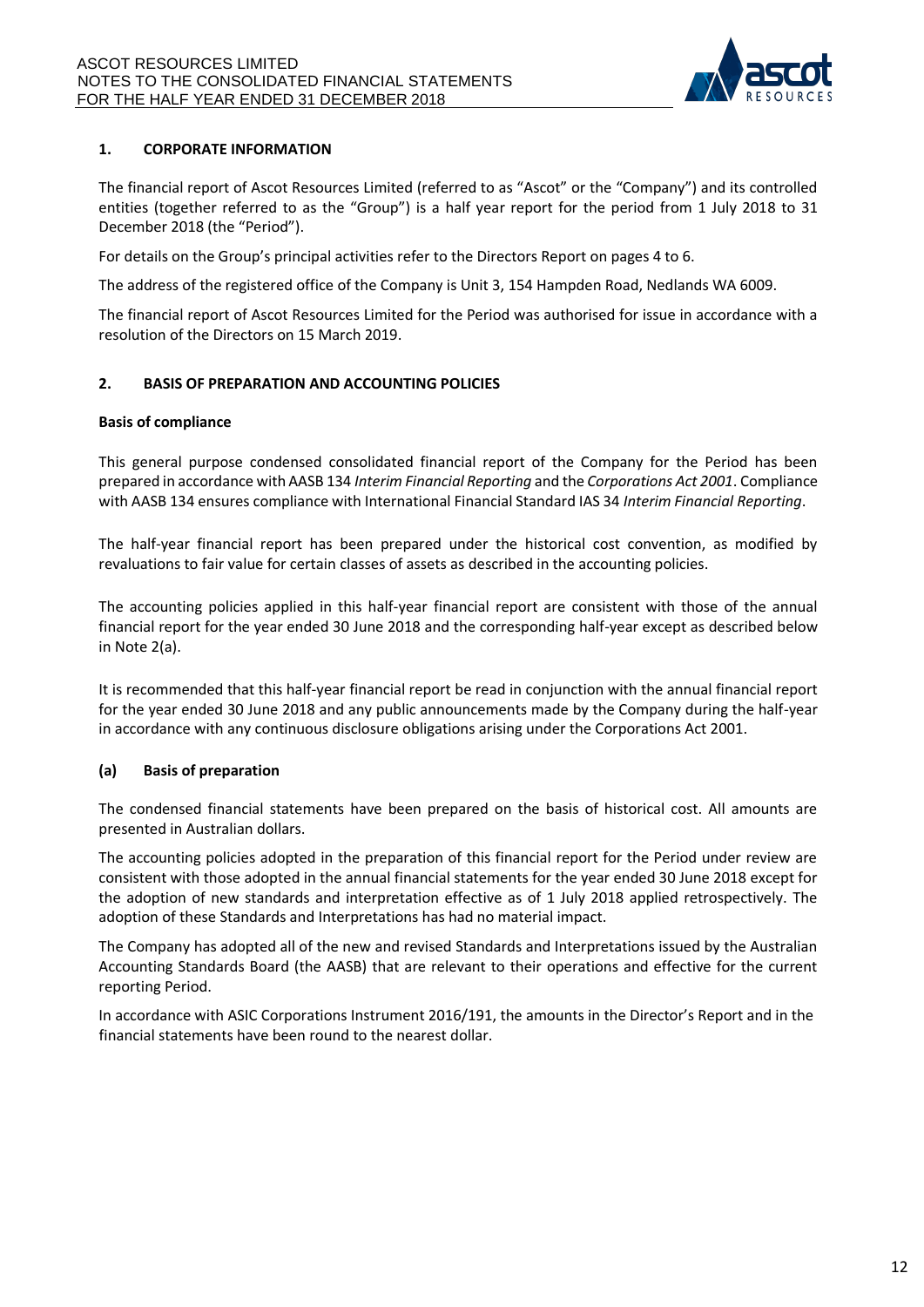

### **New Accounting Standards**

The following Australian Accounting Standards have been issued or amended and are applicable to the half year financial statements of the Group:

| AASB No. Title |                                        | <b>Application for</b><br>annual reporting periods beginning |
|----------------|----------------------------------------|--------------------------------------------------------------|
| AASB 9         | <b>Financial Instruments</b>           | 1 January 2018                                               |
| <b>AASB 15</b> | Revenues from Contracts with Customers | 1 January 2018                                               |

### **AASB 9 'Financial Instruments'**

AASB 9 supersedes pronouncement AASB 139 'Financial Instruments: Recognition and Measurement' and was adopted by the Group effective 1 July 2018. The standard brings together all three aspects of the accounting for financial instruments: classification and measurement, impairment; and hedge accounting.

The Group has applied AASB 9 retrospectively. As at the date of initial application 1 July 2018, the Group have trade receivable and GST receivable.

As the Group does not hold any equity instruments as financial assets, the Group will determine whether to adopt the irrevocable election to value such instruments at fair value through OCI at a future date.

Consequently, as at the date of initial application, and following assessment by management, there is no material impact on the transactions and balances recognised in the financial statements.

The Group's accounting policy for financial instruments from 1 July 2018 is as follows:

- Financial assets are classified, at initial recognition, and subsequently measured at amortised cost, fair value through other comprehensive income (OCI), and fair value through profit and loss.
- The classification of financial instruments at initial recognition depends on the financial asset's contractual cashflow characteristics and the Company's business model for managing them. With the exception of the Group's trade receivables that do not contain a significant financing component, the Group initially measures the financial asset at its fair value plus, in the case of a financial asset not at fair value through profit and loss, transaction costs. Trade receivables that do not contain a significant financing component are measured at the transaction price determined in accordance with the Group's accounting policy for revenue recognition.

The Group applies the simplified approach in calculating ECLs in respect to trade receivables. Therefore, the Group does not track changes in credit risk, but instead recognises a loss allowance based on lifetime ECLs at each reporting date. In determining the provision required, the Group utilises its historical credit loss experience, adjusted only where appropriate for forward-looking factors specific to the debtors and economic environment.

Financial liabilities are classified, at initial recognition, as financial liabilities through fair value through profit or loss, loans and borrowings, payables, or as derivatives designated as hedging instruments in an effective hedge, as appropriate.

All financial liabilities are recognised initially at fair value and, in the case of loans and borrowings and payables, net of directly attributable transaction costs.

The Group's financial liabilities include trade creditors and other payables.

### **AASB 15 'Revenue from Contracts with Customers'**

AASB 15 supersedes AASB 111 Construction Contracts, AASB 118 Revenue and related interpretations and it applies with limited exceptions, to all revenue arising from contracts with its customers. AASB 15 establishes a five-step model to account for revenue arising from contracts with customers and requires that revenue be recognised at an amount that reflects the consideration to which an entity expects to be entitled in exchange for transferring goods or services to a customer.

AASB 15 requires the Group to exercise judgement, taking into account all the relevant facts and circumstances when applying each step of the model to contracts with customers. As the group does not generate revenue from its operation there is no material impact on the transactions and balances recognised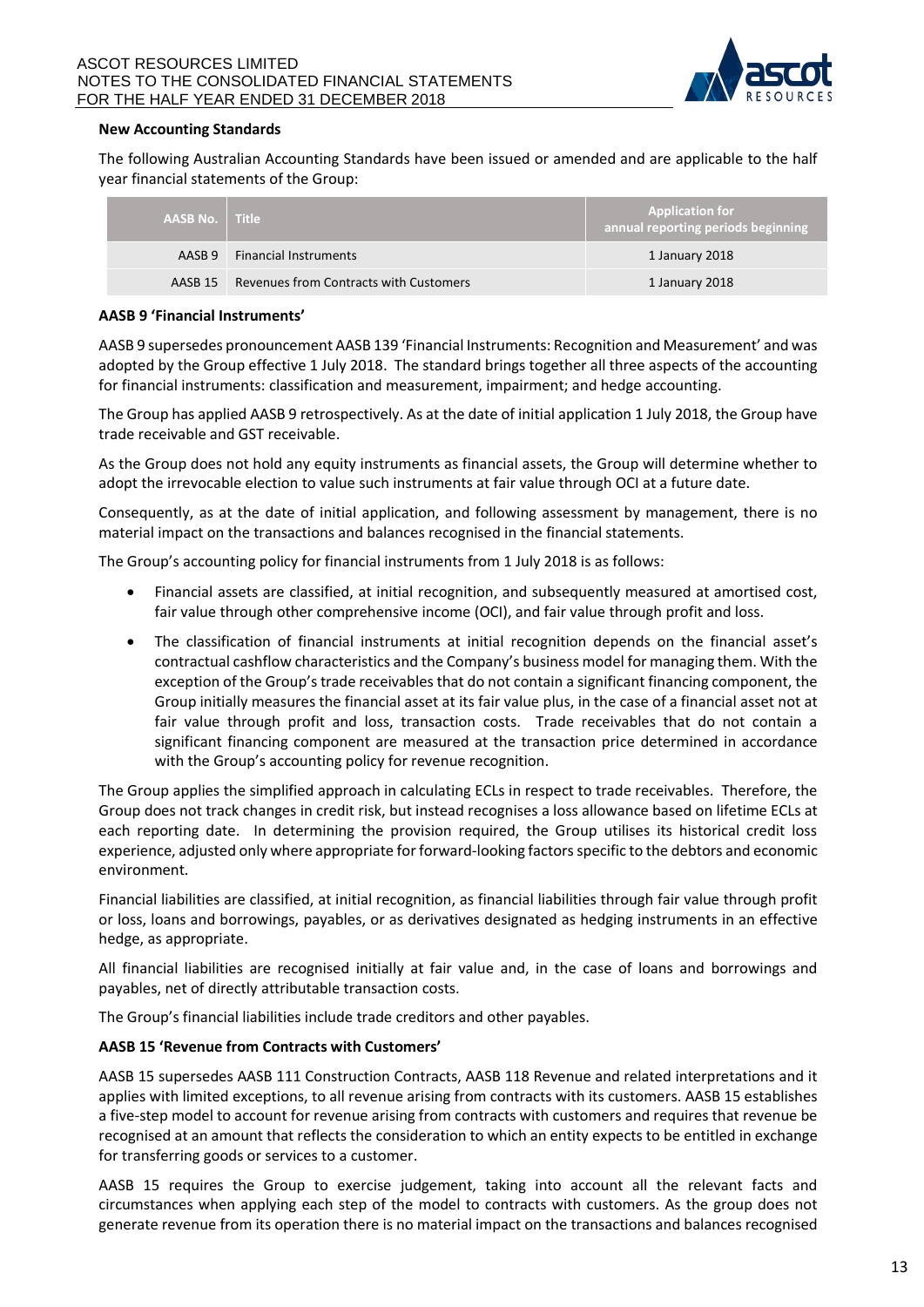

in the financial statements. The Group's accounting policy for revenue and other income from 1 July 2018 is as follows:

• Revenue is measured at the fair value of the consideration received or receivable after taking into account any discounts and rebates allowed. Any consideration deferred is treated as the provision of finance and is discounted at a rate of interest that is generally accepted in the market for similar arrangements. The difference between the amount initially recognised and the amount ultimately received is recognised as interest revenue. There is no change to the accounting policy for interest as set out in the 30 June 2018 financial report.

Revenue from contracts with customers is recognised when control of the services are transferred to the customer at an amount of that reflects the consideration to which the Group expects to be entitled in exchange for those services.

Several other amendments and interpretations apply for the first time at 1 July 2018, but do not have an impact on the financial statements of the Group. The Group has not early adopted any standards, interpretations or amendments that have been issued but are not yet effective.

# **(b) Going Concern**

The Group successfully completed the Wonmunna Iron Ore Project Sale in December 2018. The receipt of \$7 million at completion provided sufficient funding to settle the liabilities which were creating significant uncertainty for the Group to continue as a going concern in prior periods. Concurrently, during the period, the Group successfully renegotiated the liability to Ochre Group Holdings Limited (Ochre) so that amounts payable to them are contingent upon receipt of future payments from Australian Aboriginal Mining Corporation Pty Ltd (AAMC), the first of which is forecast to be received in July, 2020.

In light of the above, the Directors have reviewed its current working capital position and cash flow forecasts and are of the opinion that the use of going concern basis of accounting is appropriate as the Directors believe the Group will be able to pay its debts as and when they fall due.

# **(c) Accounting standards issued but not yet effective**

In the half year ended 31 December 2018, the Company has reviewed all of the new and revised Standards and Interpretations issued by the AASB that are relevant to its operations and effective for annual reporting periods beginning on or after 1 January 2019.

It has been determined by the Company that, there is no material impact of the new and revised standards and interpretations on its business and therefore no change is necessary to the Company's accounting policies.

The Company has also reviewed all new Standards and Interpretations that have been issued but are not yet effective for the half-year ended 31 December 2018. As a result of this review the Directors have determined that there is no impact, material or otherwise, of the new and revised Standards and Interpretations on its business and, therefore, no change is necessary to Company accounting policies.

No retrospective change in accounting policy or material reclassification has occurred requiring the inclusion of a third Statement of Financial Position as at the beginning of the comparative financial period, as required under AASB 101.

# **3. OPERATING SEGMENTS**

AASB 8 requires operating segments to be identified on the basis of internal reports about components of the Company that are regularly reviewed by the chief operating decision maker in order to allocate resources to the segment and to assess its performance. The segments are consistent with the internal management reporting information that is regularly reviewed by the chief operating decision maker.

The Company engages in the business of iron ore and coal exploration and evaluation in Australia and Colombia respectively and management identifies its operating segments based on geographical location. During the six months to 31 December 2018, there were two operating segments, which were: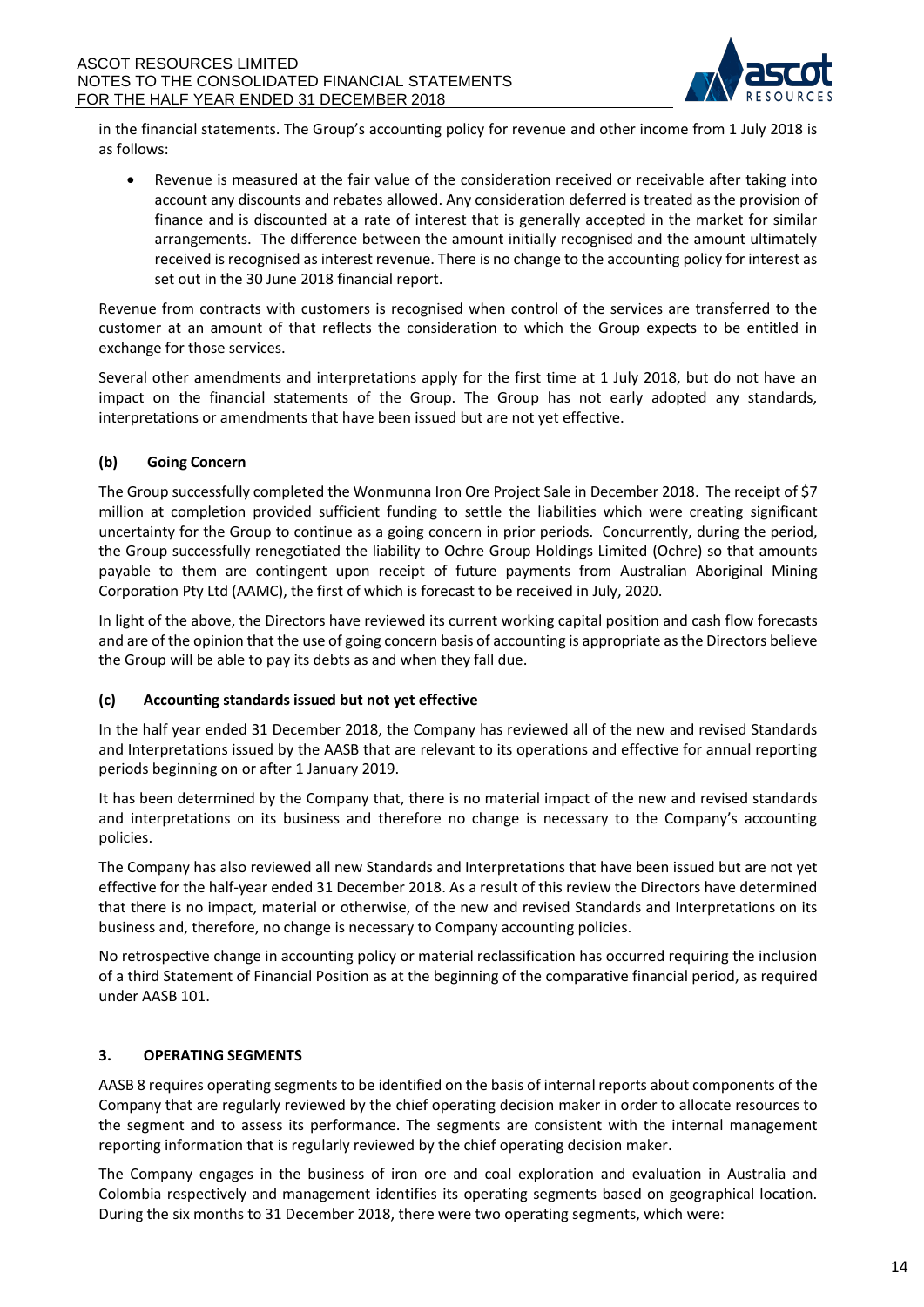

- 1. Colombia Prospective coal permits; and
- 2. Australia Prospective iron ore permits

On 13 December 2018, the Group completed the sale of the Wonmunna Iron Ore Project located in Western Australia. The Group has now divested its iron ore assets. As at 31 December 2018, there is only one operating segment.

The revenues and loss generated by each of the Company's operating segments and segment assets for comparatives are summarised as follows:

| Six months to 31 December 2017                                                                         | Colombia   | <b>Australia</b> | <b>Total</b> |
|--------------------------------------------------------------------------------------------------------|------------|------------------|--------------|
| Revenue and other income                                                                               |            | 3,801            | 3,801        |
| Segment operating loss<br>(Restated)*                                                                  | (93,081)   | (1,498,857)      | (1,591,938)  |
| Year ended 30 June 2018                                                                                |            |                  |              |
| Segment Assets                                                                                         | 4,065,673  | 11,367,940       | 15,433,613   |
| <b>Segment Liabilities</b>                                                                             | (325, 152) | (10, 365, 659)   | (10,690,811) |
| *Certain amounts shown here do not correspond to the 31 December 2017 financial statements and reflect |            |                  |              |

adjustments made as detailed in note 14.

### **4. PROFIT ON SALE OF SUBSIDIARY**

|                                                       | 31 December 2018 | 31 December 2017 |
|-------------------------------------------------------|------------------|------------------|
| Proceeds from sale                                    | 20,000,000       |                  |
| Fair value adjustment at initial recognition of \$13m |                  |                  |
| receivable                                            | (1,910,607)      |                  |
|                                                       | 18,089,393       |                  |
| Net assets derecognised at date of loss of control    | (10, 838, 877)   |                  |
| Transaction costs to facilitate sale                  | (771, 742)       |                  |
| Profit on sale of subsidiary                          | 6,478,774        |                  |

### **5. COMMERCIAL SETTLEMENT**

|                                            | 31 December 2018 | 31 December 2017 |
|--------------------------------------------|------------------|------------------|
| Commercial settlement                      | 1,100,000        |                  |
| Fair value adjustment on \$300,000 payable | (48, 159)        |                  |
| <b>Total expenses</b>                      | 1.051.841        |                  |

On 20 August 2018, Gunvor Singapore Pte Ltd (Gunvor) and the Company entered into a Settlement Deed to facilitate the termination and release of the Gunvor Consultancy Agreement.

In September 2014, the Company and Wonmunna Iron Ore Pty Ltd (WIO) entered into the Gunvor Consultancy Agreement, in which WIO appointed Gunvor as an exclusive service provider to provide consultancy services as its agent in order to enter into ore sale agreements and shipping contracts. WIO's obligations under the Consultancy Agreement were guaranteed by the Company. The Consultancy Agreement was linked to the Wonmunna Iron Ore Project and, in addition, Gunvor claimed that WIO and the Company owed certain unpaid amounts to Gunvor under the Consultancy Agreement. One of the Conditions Precedent to the Wonmunna Iron Ore Project sale was that the Gunvor Consultancy Agreement was terminated and the Company and WIO were released from all claims and liabilities arising from the Gunvor Consultancy Agreement.

The payment to Gunvor consisted of \$800,000 at the Wonmunna Iron Ore Project Sale Completion date (13 December 2018) with the balance of \$300,000 (fair value at 31 December 2018, \$251,841) due and payable after the receipt of Production Payment 1 from AAMC.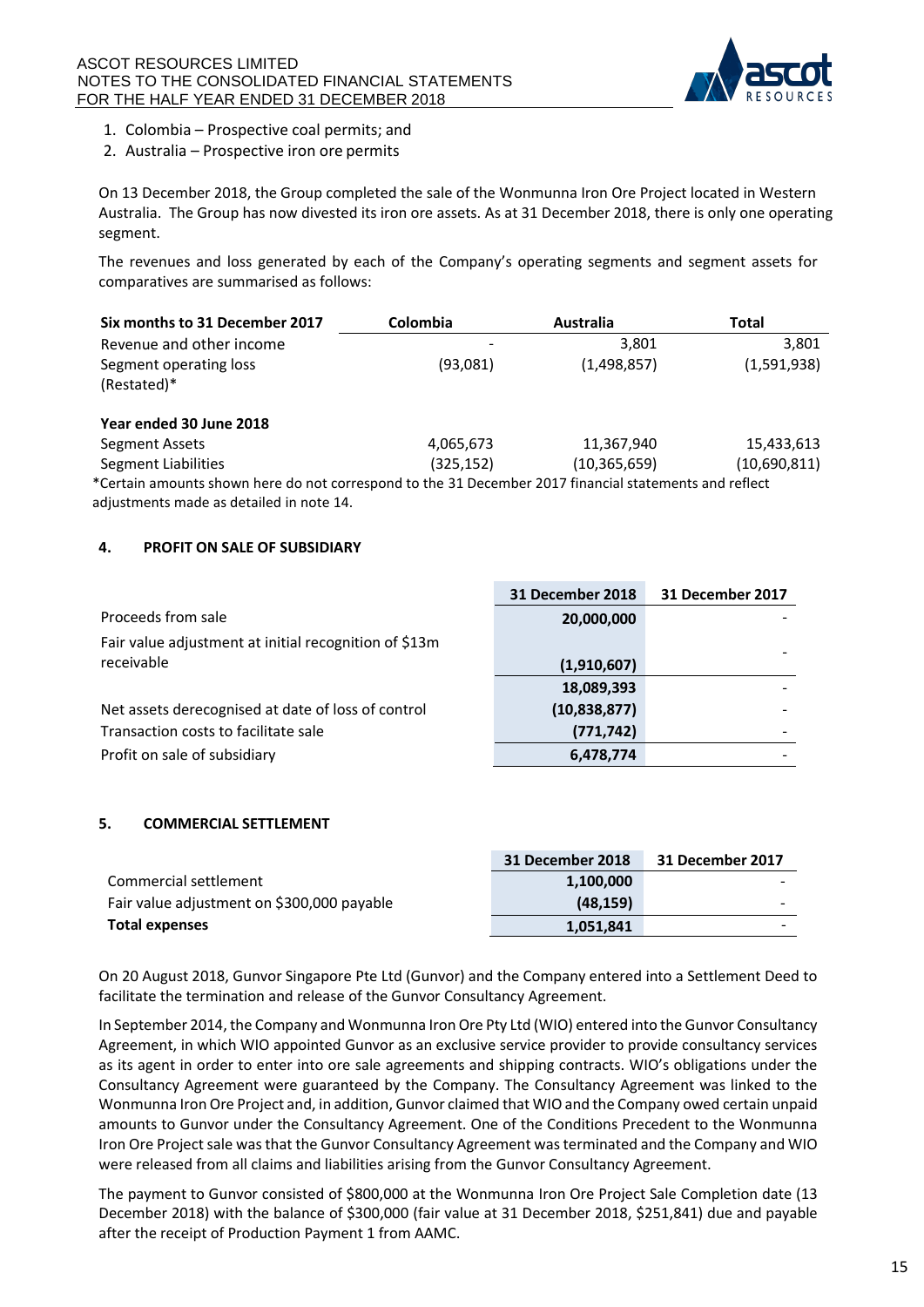#### ASCOT RESOURCES LIMITED NOTES TO THE CONSOLIDATED FINANCIAL STATEMENTS FOR THE HALF YEAR ENDED 31 DECEMBER 2018



## **6. OTHER EXPENSES**

|                       | 31 December 2018         | 31 December 2017 |
|-----------------------|--------------------------|------------------|
| Depreciation expenses | 6.945                    | 7,436            |
| Administration costs  | 73.286                   | 67,343           |
| Exchange loss/(gain)  | $\overline{\phantom{0}}$ | (3,629)          |
| <b>Total expenses</b> | 80,231                   | 71,150           |

## **7. TRADE & OTHER RECEIVABLES**

| <b>Current</b>                                                | 31 December 2018 | 30 June 2018 |
|---------------------------------------------------------------|------------------|--------------|
| Other receivables                                             | 5,885            | 690          |
|                                                               | 5,885            | 690          |
| Non-current                                                   |                  |              |
| <b>AAMC Receivable</b>                                        | 11,126,456       |              |
|                                                               | 11,126,456       |              |
|                                                               |                  |              |
| Movement during the year                                      | 31 December 2018 | 30 June 2018 |
| AAMC Receivable recorded at fair value on initial recognition | 11,089,394       |              |
| Fair value movement                                           | 37,062           |              |

#### **Fair value remeasurement at the end of the year 11,126,456 -**

As part of the share sale agreement with AAMC for the purchase of the Wonmunna Iron Ore project there are amounts receivable due to Ascot with specific milestones to be met:

- $\circ$  A\$5,500,000, as Production Payment 1, by no later than 12 consecutive calendar months after the Date of Commercial Production;
- $\circ$  A\$5,500,000, as Production Payment 2, by no later than 24 consecutive calendar months after the Date of Commercial Production;
- $\circ$  A\$2,000,000, as Production Payment 3, on or before the date which is the later of 36 consecutive calendar months after the Date of Commercial Production and the Production Payment 3 Date.

Commercial Production is defined as the date which is 60 days following the date on which an aggregate amount of 35,000 wet tonnes or more of iron ore product has been produced from the Project and delivered or made available to a purchaser of the iron ore product.

The receivables from AAMC are secured by a mortgage over the tenements that are owned by WIO.

These amounts have been treated as a receivable on the Balance Sheet and have been valued at fair value at initial recognition and remeasured at 31 December 2018 through profit and loss.

### **8. EXPLORATION & EVALUATION EXPENDITURE**

|                                                         | 31 December 2018         | 30 June 2018 |
|---------------------------------------------------------|--------------------------|--------------|
| Carrying amount of exploration & evaluation expenditure | $\overline{\phantom{0}}$ | 4.000.000    |
|                                                         |                          | 4.000.000    |

The Company has reviewed the carrying value of the exploration and evaluation expenditure (\$4 million) at balance date. With the mining concessions reverting back to the 10% joint venture partner, Carbones El Basal SAS, on 27 July 2019, the Company has taken the decision to write off the capitalised exploration and evaluation expenditure as it is highly likely that this expenditure will not be recovered.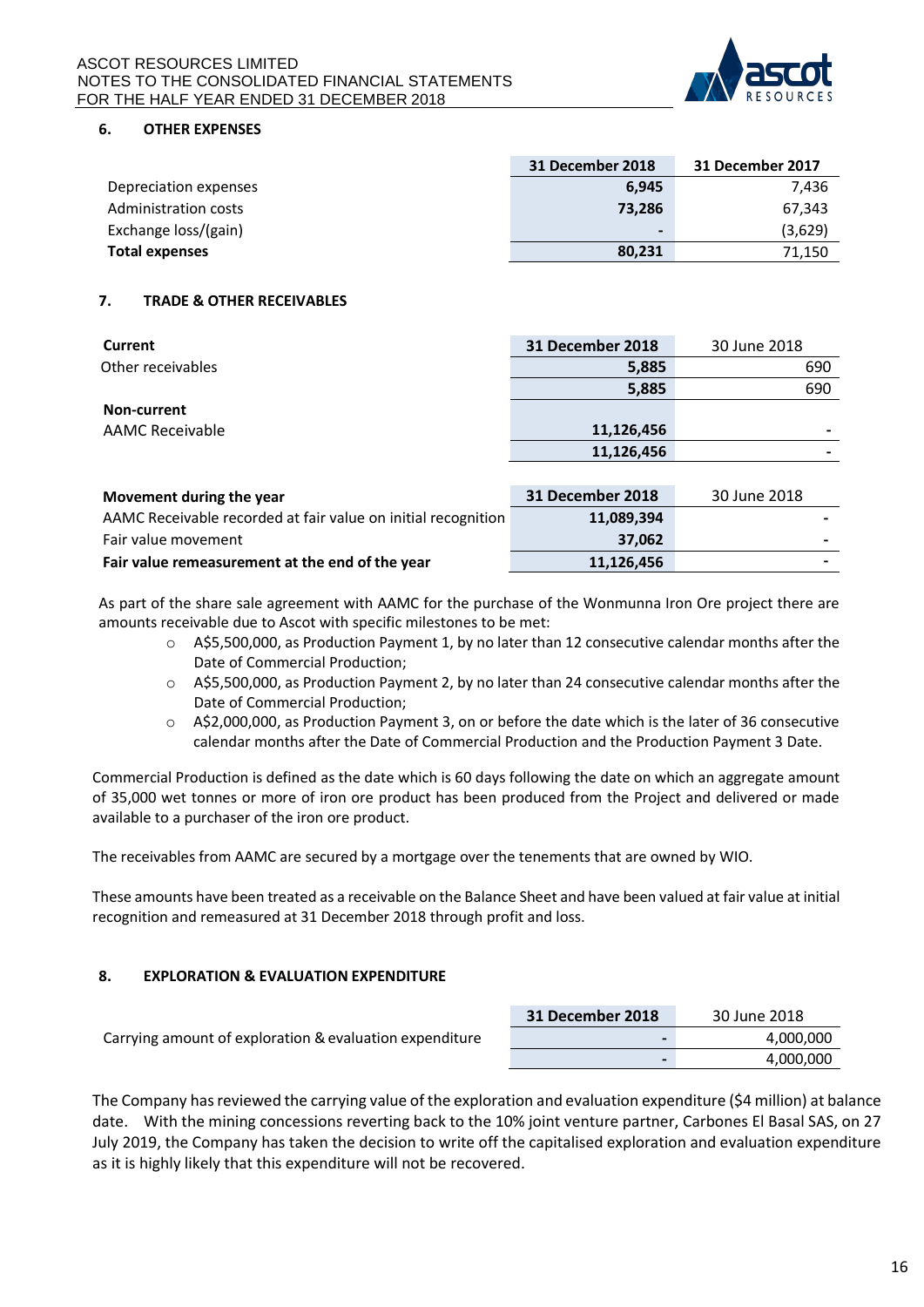

| Movement during the year               | 31 December 2018         | 30 June 2018 |
|----------------------------------------|--------------------------|--------------|
| Balance at the beginning of the year   | 4,000,000                | 14,700,000   |
| Additions                              | 99.886                   | 426.291      |
| Transferred to assets held for sale    | $\overline{\phantom{0}}$ | (10,700,000) |
| Impairment                             | (4,099,886)              | (426, 291)   |
| Carrying amount at the end of the year |                          | 4,000,000    |

### **9. TRADE AND OTHER PAYABLES**

| Current                                 | 31 December 2018 | 30 June 2018 |
|-----------------------------------------|------------------|--------------|
| Trade and sundry creditors and accruals | 305.880          | 532,642      |
| Deferred income                         |                  | 250,000      |
|                                         | 305.880          | 782.642      |

Trade payables and accruals are non-interest bearing and are predominantly settled on 30-day terms.

| Non-current                                       | 31 December 2018 | 30 June 2018 |
|---------------------------------------------------|------------------|--------------|
| Deferred payables                                 | 335,788          |              |
| Deferred Consideration                            | 6,186,181        | 5,846,138    |
|                                                   | 6,521,969        | 5,846,138    |
|                                                   |                  |              |
| Movement during the year                          | 31 December 2018 | 30 June 2018 |
| Balance at the beginning of the year              | 5,846,138        | 13,583,557   |
| Interest expense on deferred consideration before |                  | 564,909      |
| remeasurement of financial liability              |                  |              |
| Fair value adjustment for period                  | 340,043          | (8,302,328)  |
| Carrying amount at the end of the year            | 6,186,181        | 5,846,138    |

The Company signed an Implementation Deed with Ochre on 20 August 2018. This agreement went unconditional when completion of the sale of the Wonmunna Iron Ore Project to AAMC occurred on 13 December 2018. In this agreement, Ochre agreed to waive any liabilities that were still owed by the Company relating to the 2014 Sale and Purchase agreement (the additional consideration). The amount disclosed here represents the fair value of the amounts expected to be paid should the production payments from AAMC be received.

### **10. INTEREST BEARING LOANS & BORROWINGS**

| Current                                | 31 December 2018 | 30 June 2018 |
|----------------------------------------|------------------|--------------|
| Convertible note                       |                  | 2,919,257    |
|                                        |                  | 2,919,257    |
|                                        |                  |              |
| Movement during the year               | 31 December 2018 | 30 June 2018 |
| Balance at the beginning of the year   | 2,919,257        | 2,749,279    |
|                                        |                  |              |
| Unwinding of discount                  | 124,432          | 169,978      |
| Repayment of loan in full              | (3,043,689)      |              |
| Carrying amount at the end of the year |                  | 2,919,257    |

On 8 October 2016, the Company entered into a new \$3m Convertible Loan Facility Agreement with RCF V Annex Fund L.P. (2016 Facility). The 2016 Facility was approved by shareholders at the Company's 2016 Annual General Meeting and proceeds from the facility were used to repay bridging loans.

RCF V Annex Fund L.P. held a general security deed over the assets of Ascot and its wholly owned subsidiary Wonmunna Iron Ore Pty Ltd, a share mortgage over Ascot's shares in WIO and mining mortgages over the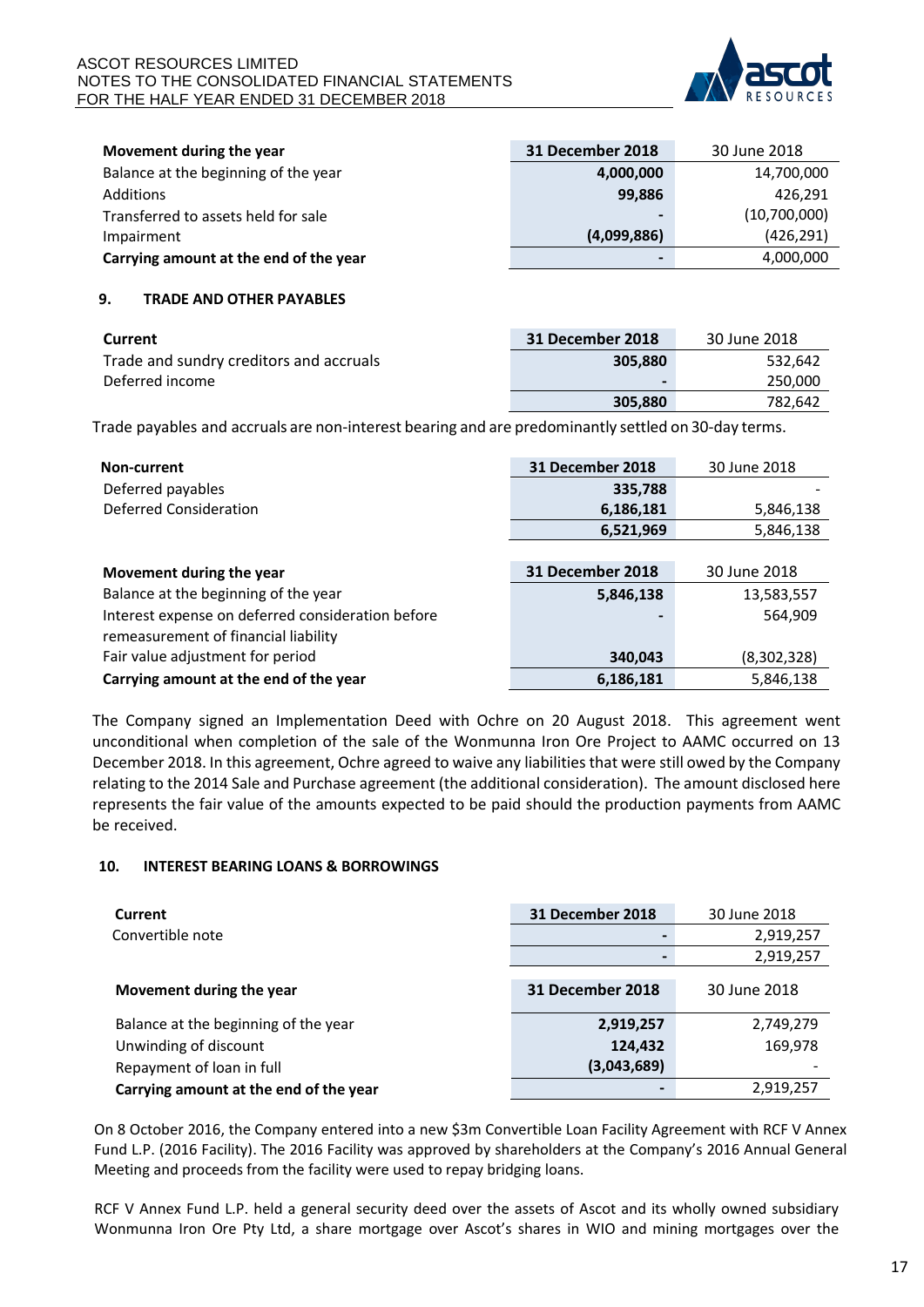

Wonmunna project tenements as security for the 2016 Facility.

The principal of the convertible note was repaid in full on 13 December 2018.

### **11. FAIR VALUE MEASUREMENTS**

### **(a) Fair value hierarchy**

The following table provides the fair value classification of those assets and liabilities held by the group that are measured either on a recurring or non-recurring basis at fair value.

| Year ended 31 December 2018<br><b>Recurring fair value measurements</b> | Level 1 | Level 2                  | Level 3    | <b>Total</b> |
|-------------------------------------------------------------------------|---------|--------------------------|------------|--------------|
| <b>Financial assets</b>                                                 |         |                          |            |              |
| Other receivables                                                       |         |                          | 11,126,456 | 11,126,456   |
| <b>Total financial assets</b>                                           |         |                          | 11,126,456 | 11,126,456   |
| <b>Financial liabilities</b>                                            |         |                          |            |              |
| Other deferred payables                                                 |         |                          | 335,788    | 335,788      |
| Deferred consideration                                                  |         | $\overline{\phantom{a}}$ | 6,186,181  | 6,186,181    |
| <b>Total financial liabilities</b>                                      |         |                          | 6,521,969  | 6,521,969    |
| Year ended 30 June 2018                                                 | Level 1 | Level 2                  | Level 3    | <b>Total</b> |
| <b>Recurring fair value measurements</b>                                |         |                          |            |              |
| <b>Financial liabilities</b>                                            |         |                          |            |              |
| Deferred consideration                                                  |         | -                        | 5,846,138  | 5,846,138    |

### **(b) Valuation techniques and significant unobservable inputs used in level 3 fair value measurements**

| 31 December 2018      | <b>Fair value</b> | <b>Valuation</b>  | Description of valuation technique and inputs     |
|-----------------------|-------------------|-------------------|---------------------------------------------------|
|                       | \$'000            | technique         | used                                              |
| Other receivables     | 11.126.456        | Net present value | The fair value of other receivables is calculated |
| (initial recognition) |                   | calculation       | using discounted cash flow analysis               |

**Total financial liabilities - -** 5,846,138 5,846,138

Significant unobservable inputs used in calculating the deferred consideration are as follows:

- Commercial production date: 31 July 2019
- Production payment 1 due date: 31 July 2020
- Production payment 2 due date: 31 July 2021
- Production payment 3 due date: 31 July 2022 (assuming AAMC will achieve 6 million wet tonnes within 36 months of Commercial Production) Discount rate: 7% (pre-tax nominal)

| 31 December 2018                                    | <b>Fair value</b><br>\$'000 | <b>Valuation</b><br>technique    | Description of valuation technique and inputs<br>used                                            |
|-----------------------------------------------------|-----------------------------|----------------------------------|--------------------------------------------------------------------------------------------------|
| Other deferred<br>payables (initial<br>recognition) | 335.788                     | Net present value<br>calculation | The fair value of other contingent payables is<br>calculated using discounted cash flow analysis |
|                                                     |                             |                                  | Significant unobservable inputs used in calculating the deferred consideration are as follows:   |

<sup>-</sup> Commercial production date: 31 July 2019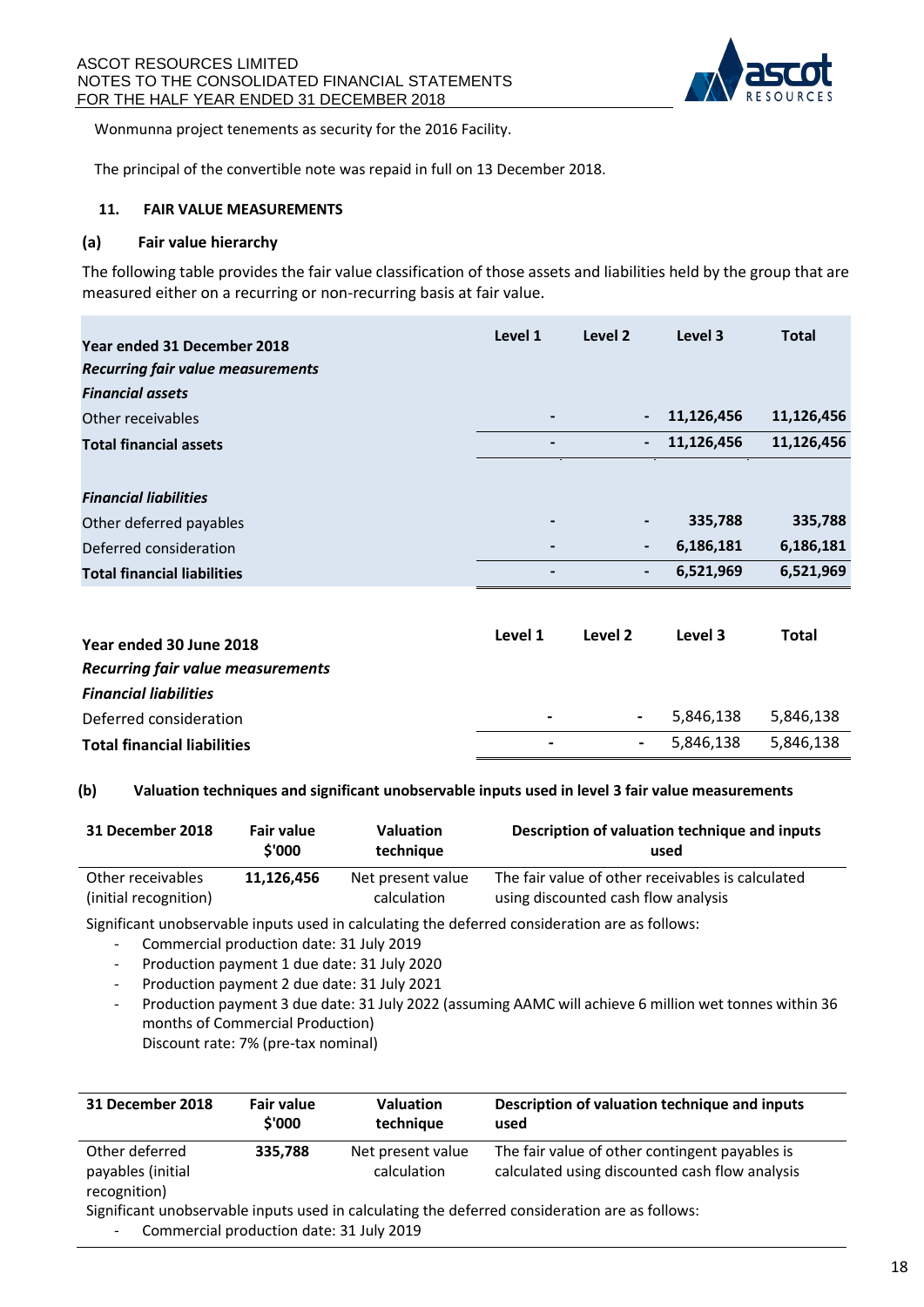

- Payable due after receipt of AAMC Production Payment 1 (current estimate 31 July 2020)
- Discount rate: 7% (pre-tax nominal)

| Deferred      | 6,186,181 | Net present value | The fair value of contingent consideration is  |
|---------------|-----------|-------------------|------------------------------------------------|
| consideration |           | calculation       | calculated using discounted cash flow analysis |

Significant unobservable inputs used in calculating the deferred consideration are as follows:

- Commercial production date: 31 July 2019
- Convertible note 1 payment date: 31 July 2021 (receipt of Production Payment 2)
- Convertible note 2 payment date: 31 July 2022 (assuming AAMC will achieve 6 million wet tonnes within 36 months of Commercial Production)
- Discount rate: 7% (pre-tax nominal)

### **(c) Reconciliation of recurring level 3 fair value movements**

For each asset and liability categorised as level 3 provide a reconciliation:

|                                                     | Level 3     | Level 3        | Level 3         |
|-----------------------------------------------------|-------------|----------------|-----------------|
|                                                     | Other       | Other deferred | <b>Deferred</b> |
| 31 December 2018                                    | receivables | payables       | consideration   |
| Opening balance                                     |             | $\blacksquare$ | 5,846,138       |
| Fair value at initial recognition                   | 11,089,394  | 334,669        |                 |
| Total gains and losses recognised in profit or loss | 37,062      | 1,119          | 340,043         |
| Closing balance                                     | 11,126,456  | 335,788        | 6,186,181       |
|                                                     |             |                |                 |
| Total gain and losses recognised in profit and loss |             |                |                 |

| Finance costs                        | $\overline{\phantom{0}}$ | $\overline{\phantom{a}}$ |            |
|--------------------------------------|--------------------------|--------------------------|------------|
| Remeasurement of financial liability | (37,062)                 | (1, 119)                 | (340, 043) |
|                                      | (37,062)                 | (1, 119)                 | (340, 043) |

# **12. CONTRIBUTED EQUITY**

|                            | 31 December 2018 |             | 30 June 2018 |             |
|----------------------------|------------------|-------------|--------------|-------------|
| <b>Share Capital</b>       |                  | No.         |              | No.         |
| Fully paid ordinary Shares | 36,752,366       | 175,628,599 | 36,699,435   | 171,872,435 |

Ordinary shares entitle the holder to participate in dividends and the proceeds on winding up of the Company in proportion to the number of and amounts paid on the shares held.

At shareholders meetings, each ordinary share is entitled to one vote per share when a poll is called, otherwise each shareholder has one vote on a show of hands.

There are no preference shares on issue.

*Movement in ordinary shares on issue*

|                                                      |            | No.         |              |
|------------------------------------------------------|------------|-------------|--------------|
| Balance as at 30 June 2018                           | 36.699.435 | 174.872.435 |              |
| Interest on RCF loan note September 2018 quarter (a) | 52.931     | 756.164     | <b>SO.07</b> |
| Balance as at 31 December 2018                       | 36.752.366 | 175,628,599 |              |

(a) Issued under the terms of the Loan Note Agreement between the Company and RCF as payment of interest for the September 2017 quarter. Interest from 1 October 2018 to date of repayment has been accrued.

### **Options**

As at 31 December 2018, there were no options over unissued ordinary shares on issue.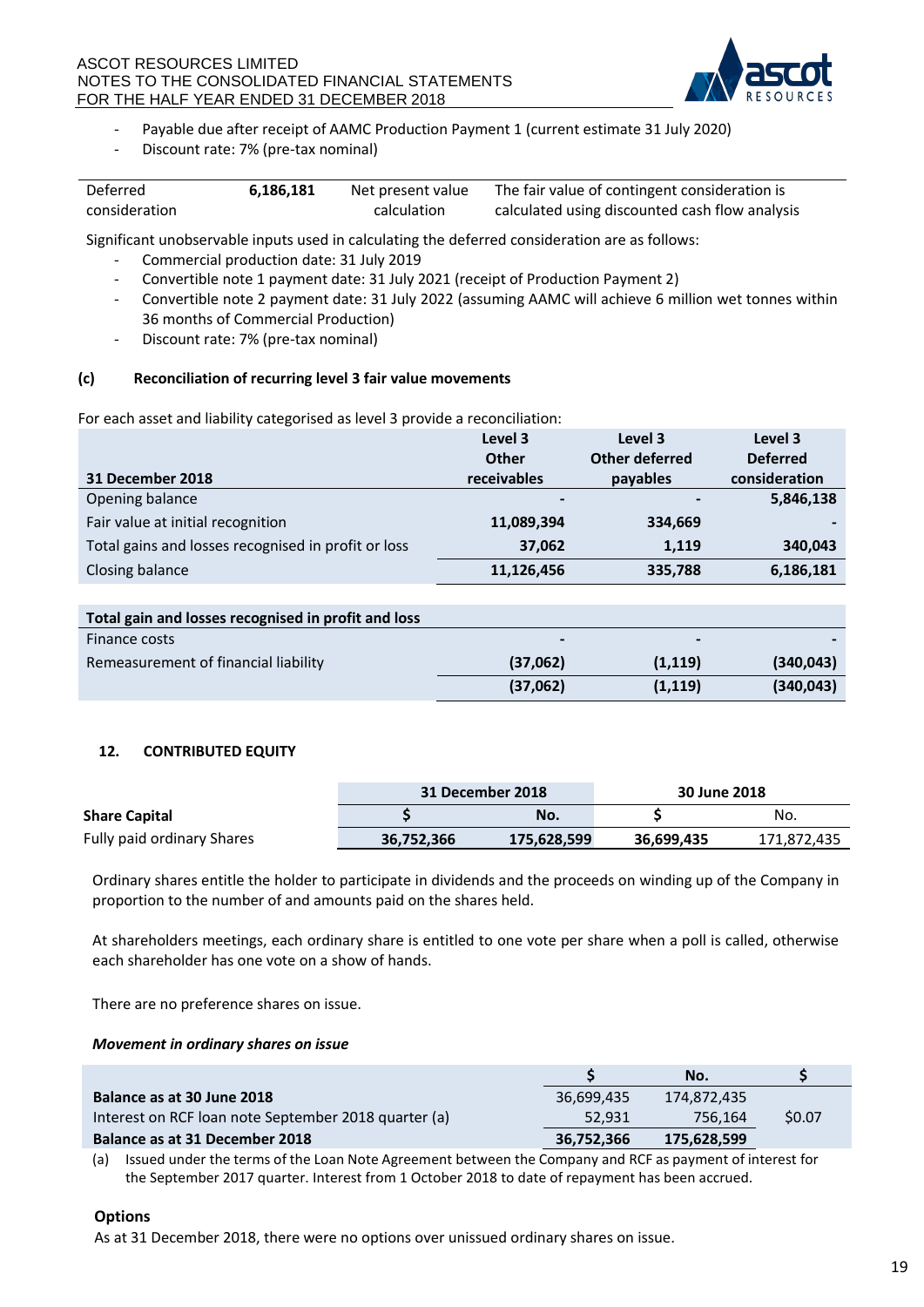

# **13. DIVIDENDS**

No dividend has been paid during the Period and no dividend is recommended for the Period.

## **14. RESTATEMENT OF PRIOR PERIOD**

Ascot Resources Ltd, while preparing the financial statements of the Group for the year ended 30 June 2018, noticed an error in the accounting for the convertible note issued in the year ended 30 June 2017. This resulted in the restatement of the following line items at 1 July 2017:

- Financial liability was reduced by \$9,094;
- Loss was increased by \$374,220; and
- Equity (Equity Reserve) was increased by \$383,314.

This also resulted in the change of the following line item for the half year ended 31 December 2017.

• Finance charges increased by \$29,678.

In addition, the following error was noted in respect of the 10% non-controlling interest (NCI) in Carbones de Titiribi SAS, where the NCI had not been allocated its share of the impairment loss. This resulted in the restatement of the following line items at 1 July 2017.

- Accumulated losses reduced by \$226,754; and
- Non- controlling interest increased by \$226,754.

This also resulted in the change of the following line item for the half year ended 31 December 2017.

- Accumulated losses reduced by \$3,931; and
- Non- controlling interest increased by \$3,931.

| Financial report line item / balance affected | Actual<br>1 July 2017    | Correction | Restated<br><b>Actual</b><br>1 July 2017 |
|-----------------------------------------------|--------------------------|------------|------------------------------------------|
| <b>Equity</b>                                 |                          |            |                                          |
| <b>Equity Reserve</b>                         | $\overline{\phantom{a}}$ | 383,314    | 383,314                                  |
| <b>Accumulated losses</b>                     | (39,054,451)             | (147, 466) | (39, 201, 917)                           |
| Non-controlling interest                      | 25,253                   | (226, 754) | (201, 501)                               |

| Financial report line item / balance affected | <b>Actual</b><br>31 December 2017 | Correction | Restated<br>Actual<br>31 December 2017 |
|-----------------------------------------------|-----------------------------------|------------|----------------------------------------|
| <b>Profit and loss extract</b>                |                                   |            |                                        |
| Finance charges                               | (1,049,916)                       | (29, 678)  | (1,079,594)                            |
| Loss from ordinary activities before tax      | (1,562,260)                       | (29, 678)  | (1,591,938)                            |
| Members of the parent entity                  | (1,562,260)                       | (25, 747)  | (1,588,007)                            |
| Non-controlling interests                     |                                   | (3,931)    | (3,931)                                |
| <b>Statement of Changes in Equity extract</b> |                                   |            |                                        |
| <b>Accumulated losses</b>                     | (1,562,260)                       | (25, 747)  | (1,588,007)                            |
| Non-controlling interest                      |                                   | (3,931)    | (3,931)                                |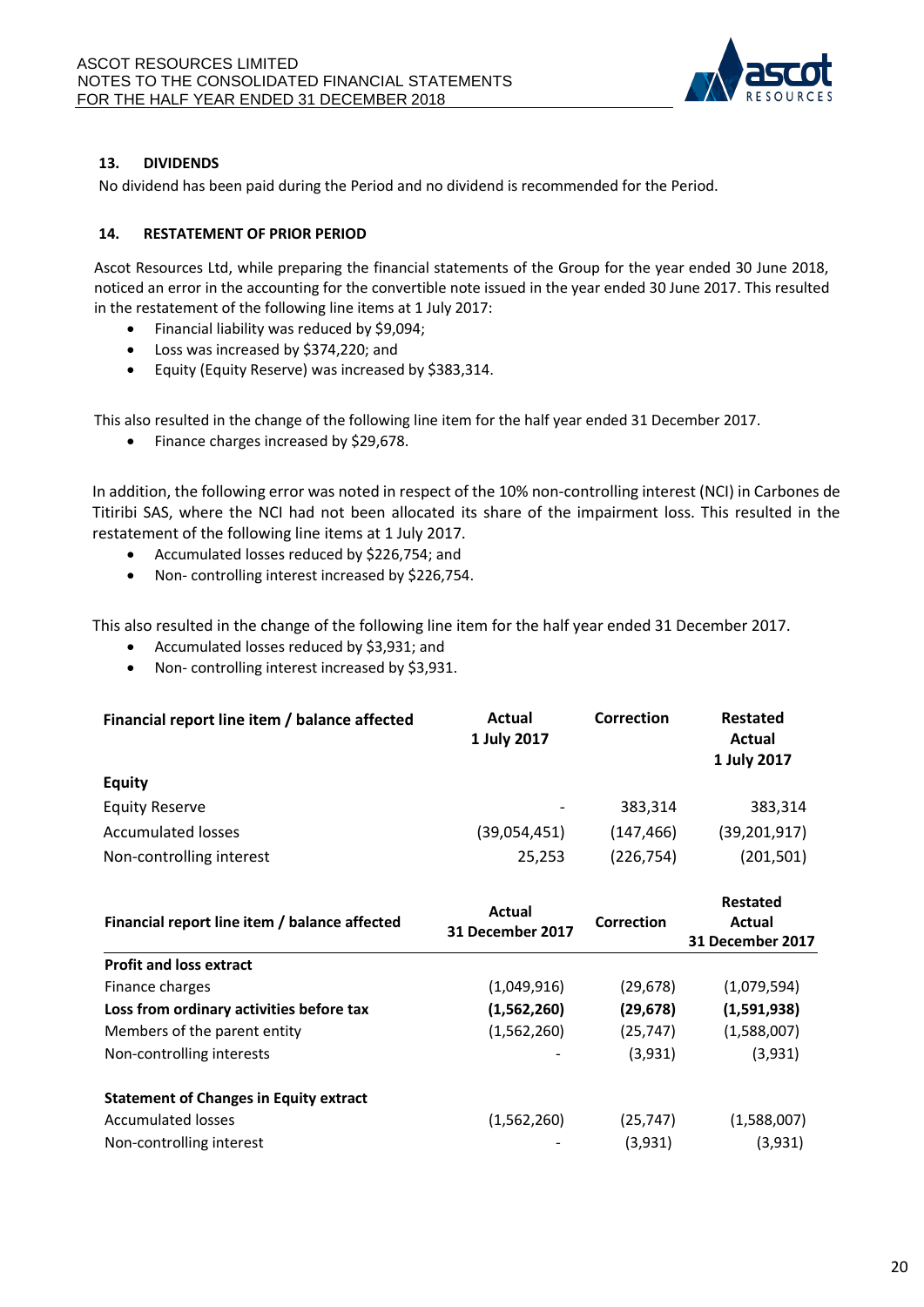

## **15. CONTINGENT LIABILITIES**

### **Payments due to Ochre Group Holdings Ltd**

Under the Sale and Purchase Agreement with Ochre for the Wonmunna Iron Ore Project ('SPA"), the Company was required to pay a 1% royalty on gross sales relating to the Wonmunna Iron Ore Project, 12 months post first sale. On 22 July 2016, Ascot, WIO and Ochre entered into a Deed amending the SPA. Pursuant to the amending Deed the royalty payable to Ochre on gross sales of product from the Project was increased from 1% to 1.25%.

At completion of the sale of the Wonmunna Iron Ore Project (13 December 2018), the Ochre royalty transferred with the subsidiary, WIO, to the buyer, AAMC. The Company has no further obligations relating to the royalty.

#### **16. SIGNIFICANT EVENTS AFTER BALANCE DATE**

There has not arisen in the interval between the end of the financial period and the date of this report, any item, transaction or event, of a material or unusual nature, likely, in the opinion of the Directors of the Company, to affect substantially the operations of the Group, the results of those operations, or the state of the affairs of the Group in subsequent financial periods, other than those matters already disclosed in this interim financial report.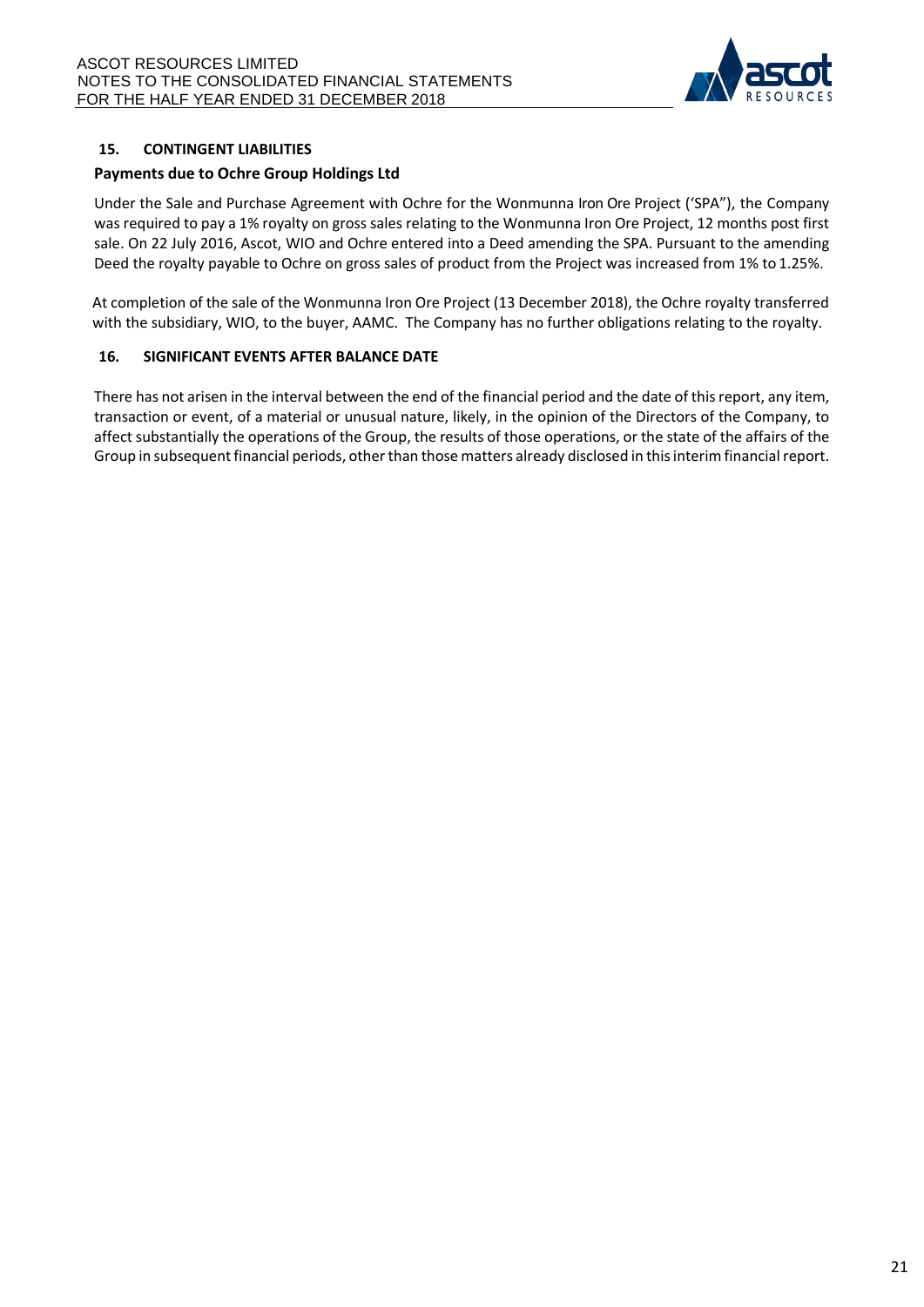

In the Directors' opinion:

(a) The financial statements and notes of the Group are in accordance with the *Corporations Act 2001*, including:

**\_\_\_\_\_\_\_\_\_\_\_\_\_\_\_\_\_\_\_\_\_\_\_\_\_\_\_\_\_\_\_\_\_\_\_\_\_\_\_\_\_\_\_\_\_\_\_\_\_\_\_\_\_\_\_\_\_\_\_\_\_\_\_\_\_\_\_\_\_\_\_\_\_\_\_\_\_\_\_\_\_\_\_\_\_\_\_\_\_\_\_\_\_\_\_\_\_\_\_\_\_\_\_\_\_\_\_\_\_\_\_\_\_\_\_\_\_\_\_**

- (i) Giving a true and fair view of the financial position as at 31 December 2018 and the performance for the half year ended 31 December 2018; and
- (ii) Complying with Accounting Standard AASB 134 *Interim Financial Reporting* and the *Corporations Regulations 2001*; and
- (b) There are reasonable grounds to believe that the Group will be able to pay its debts as and when they become due and payable.

This declaration is made in accordance with a resolution of the Directors.

On behalf of the Board of Directors.

Paul Kopejtka Non-Executive Chairman 18 March 2019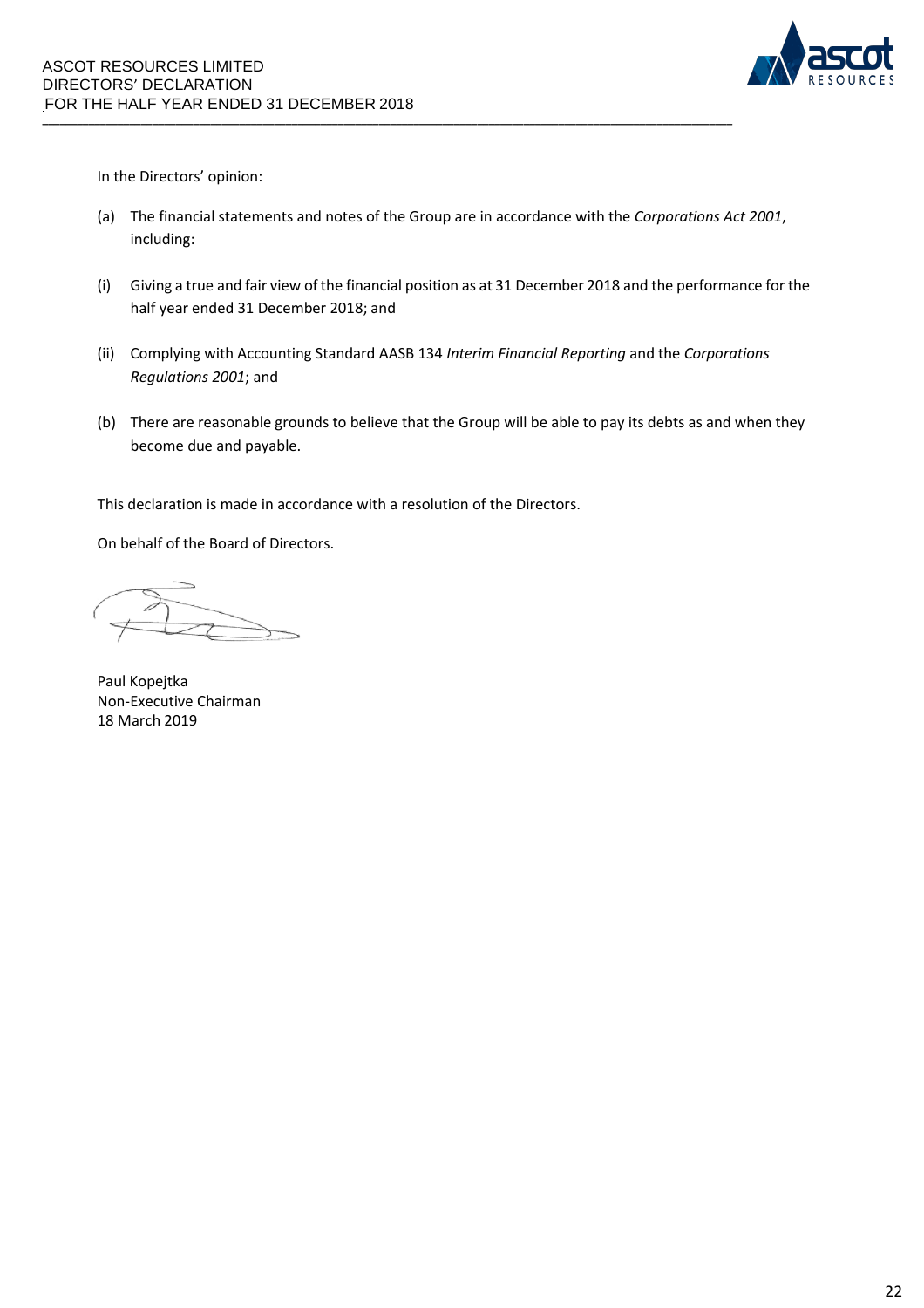

## **ASCOT RESOURCES LIMITED ABN 85 146 530 378**

## **INDEPENDENT AUDITOR'S REVIEW REPORT TO THE MEMBERS OF ASCOT RESOURCES LIMITED**

We have reviewed the accompanying half-year financial report of Ascot Resources Limited (the 'Company') and its controlled entities (the 'Group'), which comprises the condensed consolidated statement of financial position as at 31 December 2018, the condensed consolidated statement of profit or loss and other comprehensive income, condensed consolidated statement of changes in equity and condensed consolidated statement of cash flows for the half-year ended on that date, notes comprising a summary of significant accounting policies and other explanatory information, and the directors' declaration.

## *Directors' Responsibility for the Half-Year Financial Report*

The directors of the Group are responsible for the preparation of the half-year financial report that gives a true and fair view in accordance with Australian Accounting Standards and the *Corporations Act 2001* and for such internal control as the directors determine is necessary to enable the preparation of the halfyear financial report that gives a true and fair view and is free from material misstatement, whether due to fraud or error.

### *Auditor's Responsibility*

Our responsibility is to express a conclusion on the half-year financial report based on our review. We conducted our review in accordance with Auditing Standard on Review Engagements ASRE 2410 *Review of a Financial Report Performed by the Independent Auditor of the Entity*, in order to state whether, on the basis of the procedures described, we have become aware of any matter that makes us believe that the half-year financial report is not in accordance with the *Corporations Act 2001* including: giving a true and fair view of the Group's financial position as at 31 December 2018 and its performance for the halfyear ended on that date; and complying with Accounting Standard AASB 134 *Interim Financial Reporting* and the *Corporations Regulations 2001*. As the auditor of the Group, ASRE 2410 requires that we comply with the ethical requirements relevant to the audit of the annual financial report.

A review of a half-year financial report consists of making enquiries, primarily of persons responsible for financial and accounting matters, and applying analytical and other review procedures. A review is substantially less in scope than an audit conducted in accordance with Australian Auditing Standards and consequently does not enable us to obtain assurance that we would become aware of all significant matters that might be identified in an audit. Accordingly, we do not express an audit opinion.

### *Independence*

In conducting our review, we have complied with the independence requirements of the *Corporations Act 2001*.

### *Basis for Qualified Conclusion*

During the audit of the financial report for the year ended 30 June 2018, we were unable to obtain sufficient and appropriate audit evidence to support the carrying value of exploration and evaluation expenditure totalling \$176,254 in respect of the Titiribi Coal Project in Colombia.

Since opening balances affect the determination of the results of operations and cashflows, we are unable to determine whether any adjustments to the results of operations, cashflows and opening accumulated losses might be necessary for the half-year ended 31 December 2018.